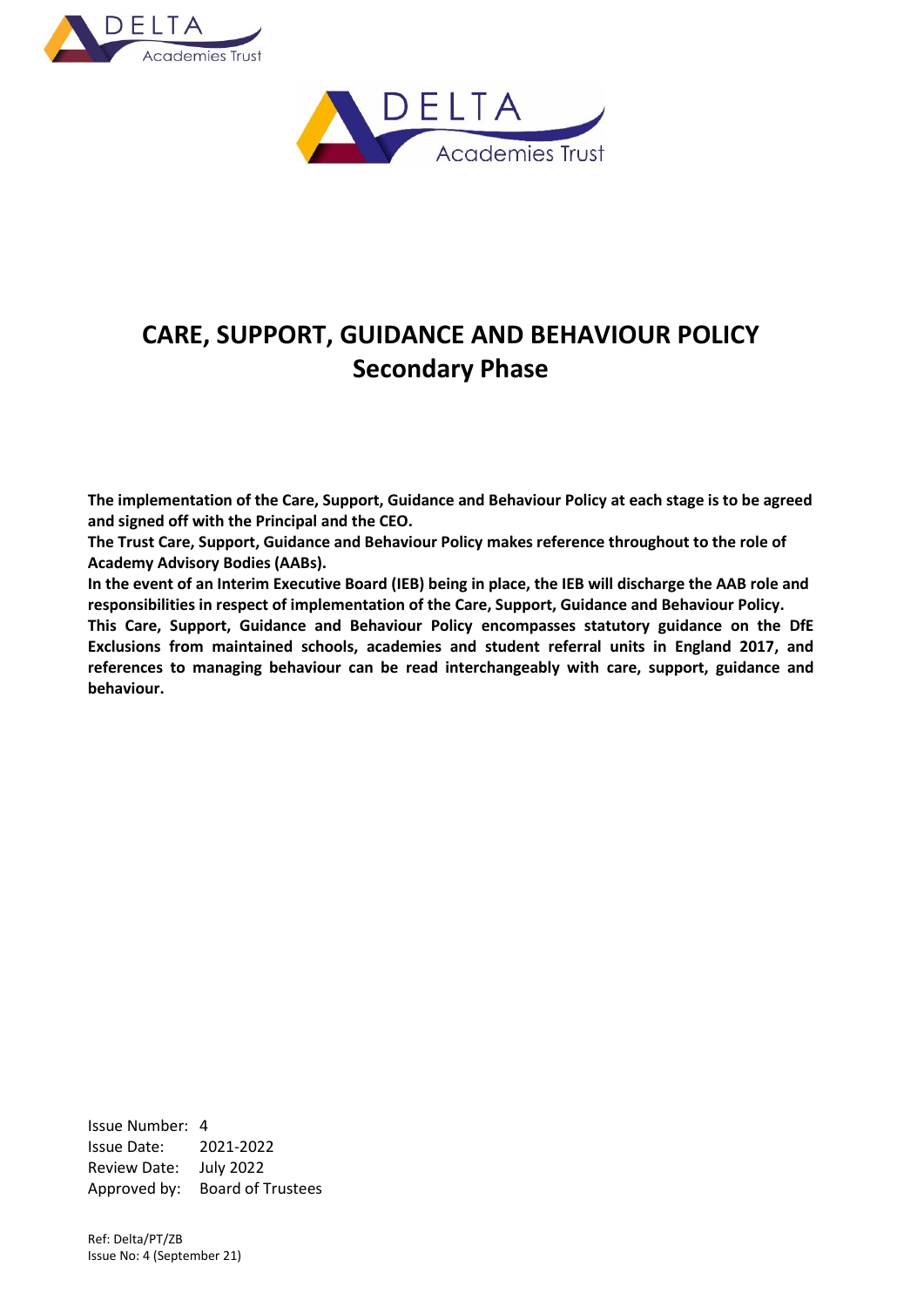

# **CONTENTS**

| $\mathbf{1}$ . |                                                                                  |  |  |  |  |  |  |
|----------------|----------------------------------------------------------------------------------|--|--|--|--|--|--|
| 2.             |                                                                                  |  |  |  |  |  |  |
| 3.             |                                                                                  |  |  |  |  |  |  |
| 4.             |                                                                                  |  |  |  |  |  |  |
| 5.             |                                                                                  |  |  |  |  |  |  |
| 6.             |                                                                                  |  |  |  |  |  |  |
| 7.             | PROVISION OF EDUCATION FOR STUDENTS EXCLUDED FOR A PERIOD EXCEEDING FIVE DAYS 12 |  |  |  |  |  |  |
| 8.             |                                                                                  |  |  |  |  |  |  |
| 9.             |                                                                                  |  |  |  |  |  |  |
|                |                                                                                  |  |  |  |  |  |  |
|                |                                                                                  |  |  |  |  |  |  |
|                |                                                                                  |  |  |  |  |  |  |
|                |                                                                                  |  |  |  |  |  |  |
|                |                                                                                  |  |  |  |  |  |  |
|                |                                                                                  |  |  |  |  |  |  |
|                |                                                                                  |  |  |  |  |  |  |
|                |                                                                                  |  |  |  |  |  |  |
|                |                                                                                  |  |  |  |  |  |  |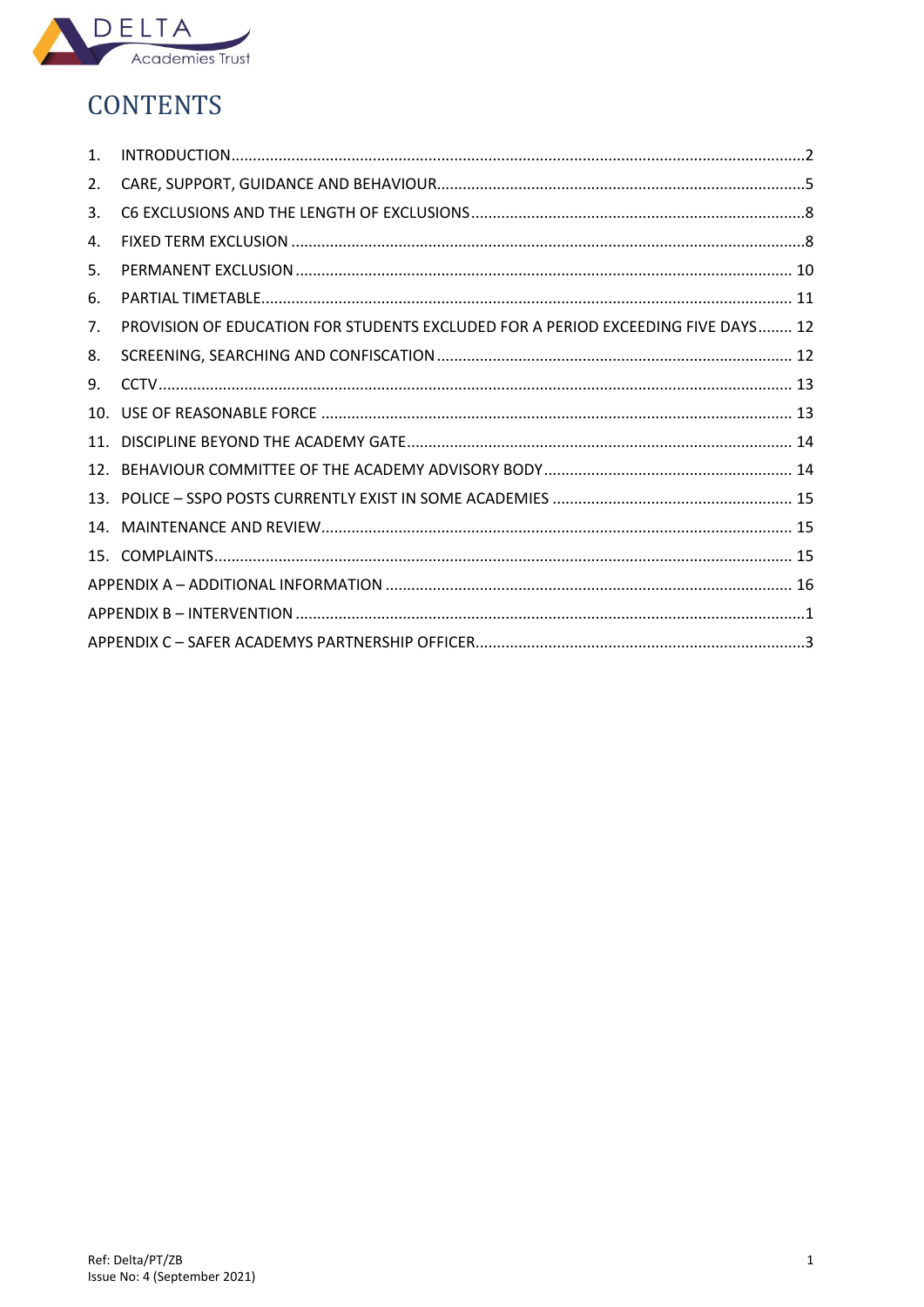

## **DELTA ACADEMIES TRUST CARE, SUPPORT, GUIDANCE AND BEHAVIOUR POLICY**

# <span id="page-2-0"></span>1. INTRODUCTION

- 1.1 It has long been recognised that educators have an important role to play in producing wellrounded, confident and successful young adults. Academies play an important role in communicating expectations and promoting social norms in terms of behaviours which are accepted and expected by wider society and employers. In many academies this message is well established through routines and expectations communicated to children from their parents. The majority enter secondary education with appropriate levels of behaviour and a maturity borne from the experience gained both at home and their previous Academy.
- 1.2 In all our Academies, including those that serve disadvantaged communities we recognise that some students do not always enjoy the strong support and guidance in their family lives that is necessary for them to achieve and be successful in life. Where students exhibit behaviours, which have a deleterious effect on their own learning and that of peers it is incumbent upon professionals to address this. The aim of our Care, Support, Guidance and Behaviour Programme, is to ensure that in all areas, behaviours are dealt with reasonably, proportionately and fairly with the ultimate goal of empowering young people to make positive choices about their behaviours and actions.
- 1.3 This Care, Support, Guidance and Behaviour Policy seeks to encourage young people to make positive choices. This is supported by an environment led by caring professionals that reinforce, recognise, reward and encourage positive behaviours. Equally important is that professionals use verbal reprimands and make it clear in no uncertain terms where behaviours are unacceptable or may pose a risk to themselves or others. Since students spend only 17% of their time in our Academies, it is essential that we encourage positive behaviours, build confidence and inculcate in young people a sense of self-worth. To achieve this, an Academy wide cultural approach across a range of curricular activities and leadership traits will be necessary. This means that we need a broader, more holistic approach to pastoral care and guidance, informed through the curriculum and wider Academy activities, which when properly structured have the power to create reflective, caring and empathetic young people.
- 1.4 **Academy Culture** The Bennett Report 'Creating a Culture: how Academy leaders can optimise behaviour', makes a clear link between good behaviour and achievement:

"The way students behave in Academy is strongly correlated with their eventual outcomes. When behaviour in general improves throughout an Academy the impact is:

- Students achieve more academically and socially;
- Time is reclaimed for better and more learning:
- Staff satisfaction improves, retention is higher, recruitment is less problematic."<sup>1</sup>
- 1.5 The report makes it clear that the culture within an Academy is created through a number of inter-related actions and leadership activities. In our Academies a range of actions and practices are used to create a positive culture, these include, but are not limited to: the curriculum, student assessment and feedback, tutor time, assemblies, student engagement/student voice, extra curricula enrichment, pastoral support and guidance, bespoke interventions, parental engagement and appropriate multi agency working for those students with the most challenging needs.

 $^1$  Bennett, T, 2017, Independent Review of behaviour in Academies – Creating a Culture: how Academy leaders can optimise behaviour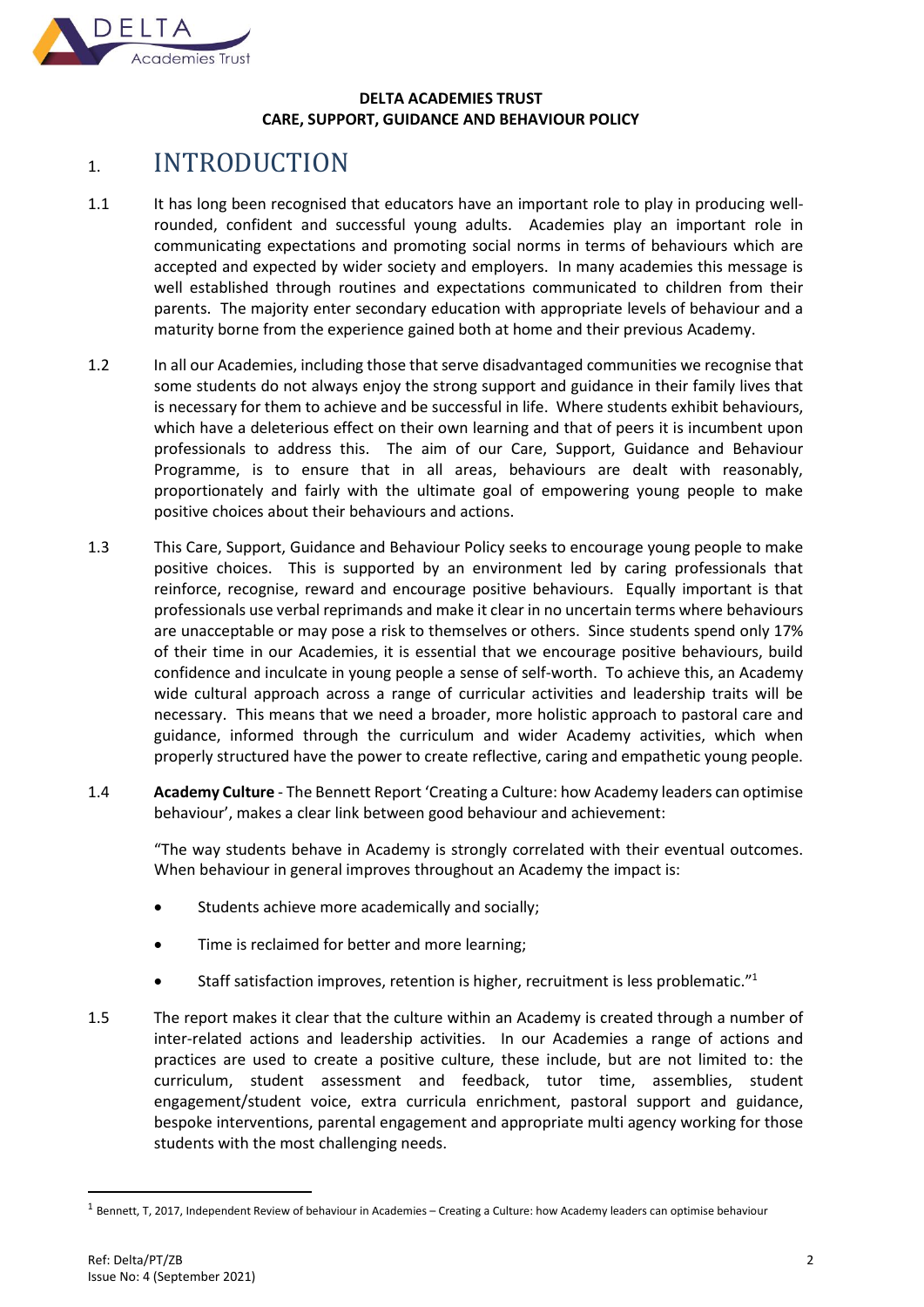

- 1.6 The Academy Advisory Body recognises that even when encouraged to make the right choice, some students will occasionally make choices which hinder their own learning or that of others. A series of strategies will then need to be used to bring about changes to these behaviours. The aim of these strategies is to encourage students to comply with the Academy rules, reengage with learning and allow others to learn. In some circumstances, the Academy Advisory Body and Principal will need to act to ensure that the behaviour of a minority does not undermine the education of the majority or threaten the well-being of others, the Academy, or its community. A range of sanctions are available which will include, but not be limited to; detentions, internal and external reflections time, restorative approaches, fixed term exclusion, behaviour and inclusion panels, local authority fair access panels, Academy managed moves, alternative provision or permanent exclusion/expulsion.
- 1.7 Students are asked to:
- arrive in the Academy and at lessons punctually and be prepared to learn. Any student who arrives late to the Academy or lessons may be required to undertake a detention;
- bring appropriate equipment such as: planner, pen, pencil, ruler, calculator, PE kit and any other necessary equipment, a suitable bag to carry books and any equipment needed during the Academy day;
- wear the Academy uniform correctly.
- be polite, courteous and respectful to everyone in the Academy. They are also expected to comply with reasonable requests or instructions made by staff at the first time of asking. These expectations extend to their journey to and from the Academy.
- have regard for their own safety and that of others.
- leave promptly at the end of the day unless engaged in enrichment activities.
- not to be on site any earlier than 30 minutes before the start of the Academy day, unless attending a Breakfast club.
- 1.8 Parents/ carers are asked to support their children to make positive choices by signing the Academy / Home agreement which includes agreeing to:
- support and co-operate with the Academy and its policies;
- inform the Academy of problems and concerns and in partnership try to solve them;
- provide a suitable environment for the completion of homework and ensure that homework is completed;
- ensure full attendance and punctuality;
- not take holidays in term time as these will not be authorised in line with the law and Government guidance as set out in the Education (Student Registration) (England) Regulations 2013 which came into force on 1st September 2013;
- ensure a student is appropriately presented, dressed and equipped for the Academy in accordance with Academy policy, procedures and requirements in the Prospectus and student planner;
- attend parent/carer interviews and appropriate meetings;
- support the Academy rules about care, support, guidance, behaviour and discipline;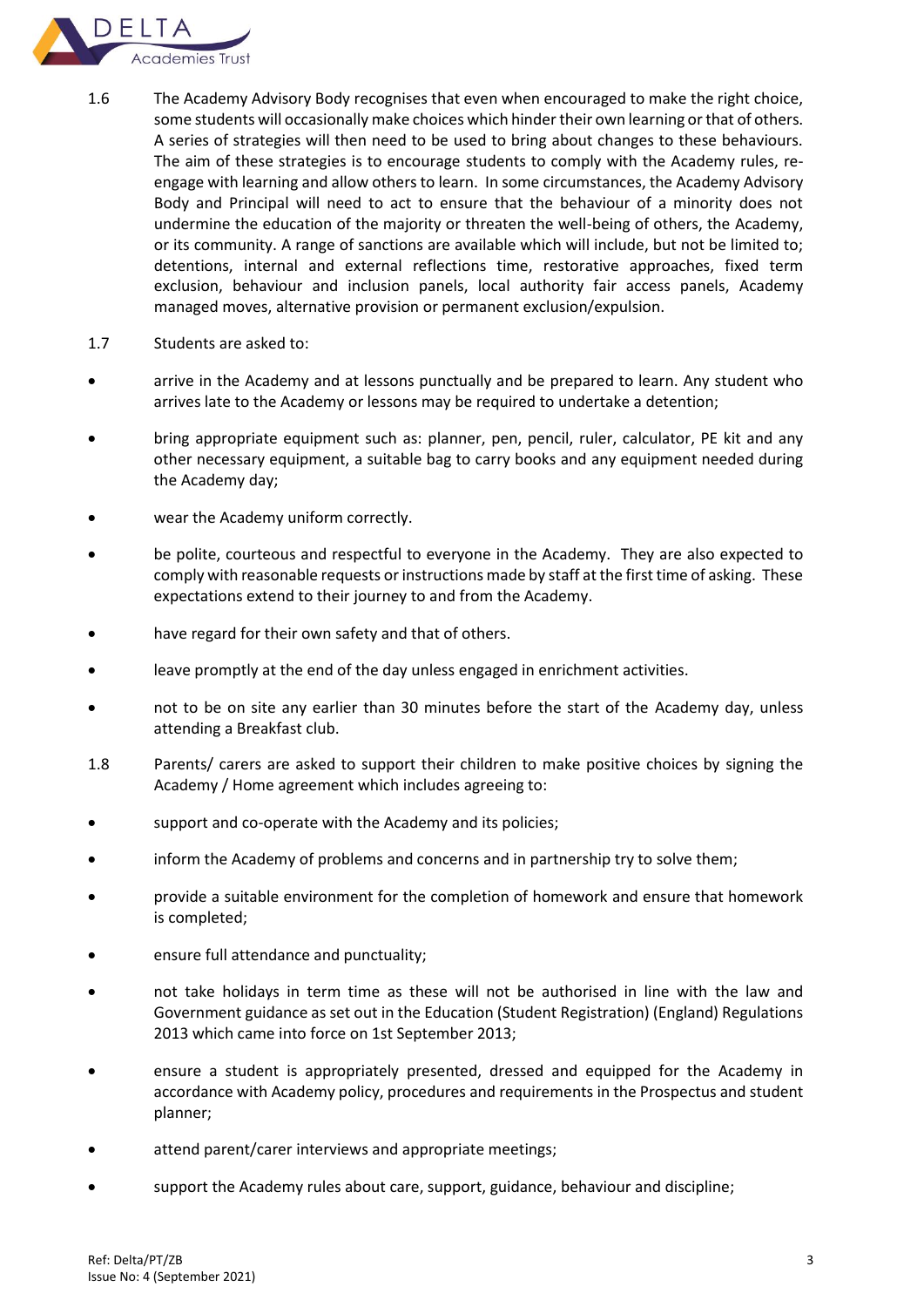

- take appropriate actions or sanctions with their child to support staff at the Academy. (It should be noted, that typically only a small percentage of students present poor behaviour);
- where parents have a concern they are asked to follow the complaints policy.
- 1.9 The Academy Advisory Body believes that students should be encouraged to adopt an attitude to learning which supports learning and promotes good relationships. Poor attitudes to learning and low-level disruption threaten the rights of young people to an effective education and can lead to people feeling unsafe, bullied, intimidated, or threatened.
- 1.10 Please note that the Care, Support, Guidance and Behaviour Policy makes reference throughout to the following DfE documents:
- Exclusion from maintained schools, Academies and student referral units in England 2017;
- Preventing and Tackling Bullying. Advice for Principals, staff and governing bodies; 2017
- DfE and ACPO Drug Advice for academies; 2012
- Use of Reasonable Force; 2013
- Behaviour and Discipline in schools; 2016
- Screening, Searching and Confiscation; 2018
- Ensuring Good Behaviour in schools; 2012
- Dealing with allegations of abuse against teachers and other staff; 2012
- Bennett, T, 2017, Independent Review of behaviour in academies Creating a Culture: how Academy leaders can optimise behaviour.
- 1.11 All documents should be read in conjunction with this policy. The Trust reserves the right to apply the above DfE guidance and any future changes to statutory regulations in full.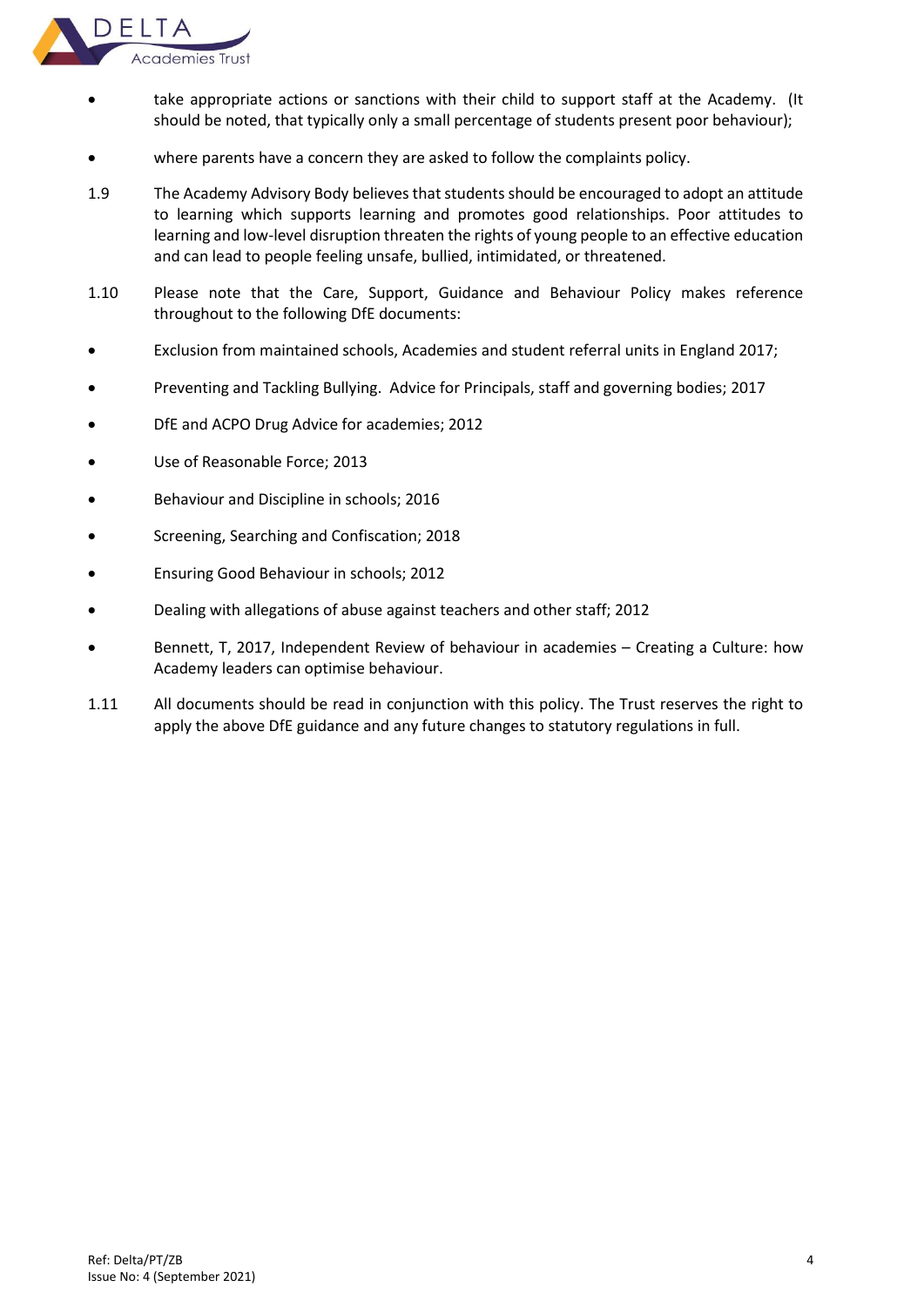

# <span id="page-5-0"></span>2. CARE, SUPPORT, GUIDANCE AND BEHAVIOUR

- 2.1 'The Care, Support, Guidance and Behaviour system' is designed to give students choices. Its principal role is to support learning by addressing and drawing to students' attention their attitude to learning, i.e. behaviour that undermines the student's own learning or that of others. If unchecked this sort of behaviour compromises lessons and undermines the authority of the teacher. 'Care, Support, Guidance and Behaviour' principles are not a replacement for good classroom management techniques and will not compensate for poor teaching and/or unstructured lessons.
- 2.2 The reflections process is designed to give students time to reflect and change their behaviours based upon the following structure:
- Warning Rule Reminder; **conduct conducive to learning**
	- 2.2.1 A reminder of expectations can be given to an individual and also a group or class.
	- 2.2.2 Where the conduct is particular to one student, a whole group reminder would not be appropriate, for example:
		- 2.2.2.1 poor levels of work;
		- 2.2.2.2 talking to another student across the classroom;
		- 2.2.2.3 distracting others.
- Conduct C1 First negative attitude to learning recorded on conduct board
- Conduct C2- Second negative attitude to learning recorded on conduct board
- Conduct C3 Third negative attitude to learning recorded on conduct board
- Conduct C4 Fourth negative attitude to learning or immediate C4 for Health & Safety (removal from lesson to Matrix and detention issued)
	- 2.2.1 Failure to arrive promptly or to behave appropriately in the Matrix Room will result in a C5 (reflection time) being issued.
- Conduct C5 Fifth negative attitude to learning or immediate C5 (reflection time) for:
	- 2.2.1 health and safety (could equally be a fixed term Exclusion);
	- 2.2.2 violence or threatening behaviour towards others (could equally be a fixed term Exclusion);
	- 2.2.3 walking away from a member of staff;
	- 2.2.4 refusing to hand over items which are not allowed in the Academy (could equally be a fixed term Exclusion);
	- 2.2.5 swearing;
	- 2.2.6 smoking (could equally be a fixed term Exclusion);
	- 2.2.7 not attending a Conduct C4/C4 OTHER detention;
	- 2.2.8 not attending Study Support or intervention sessions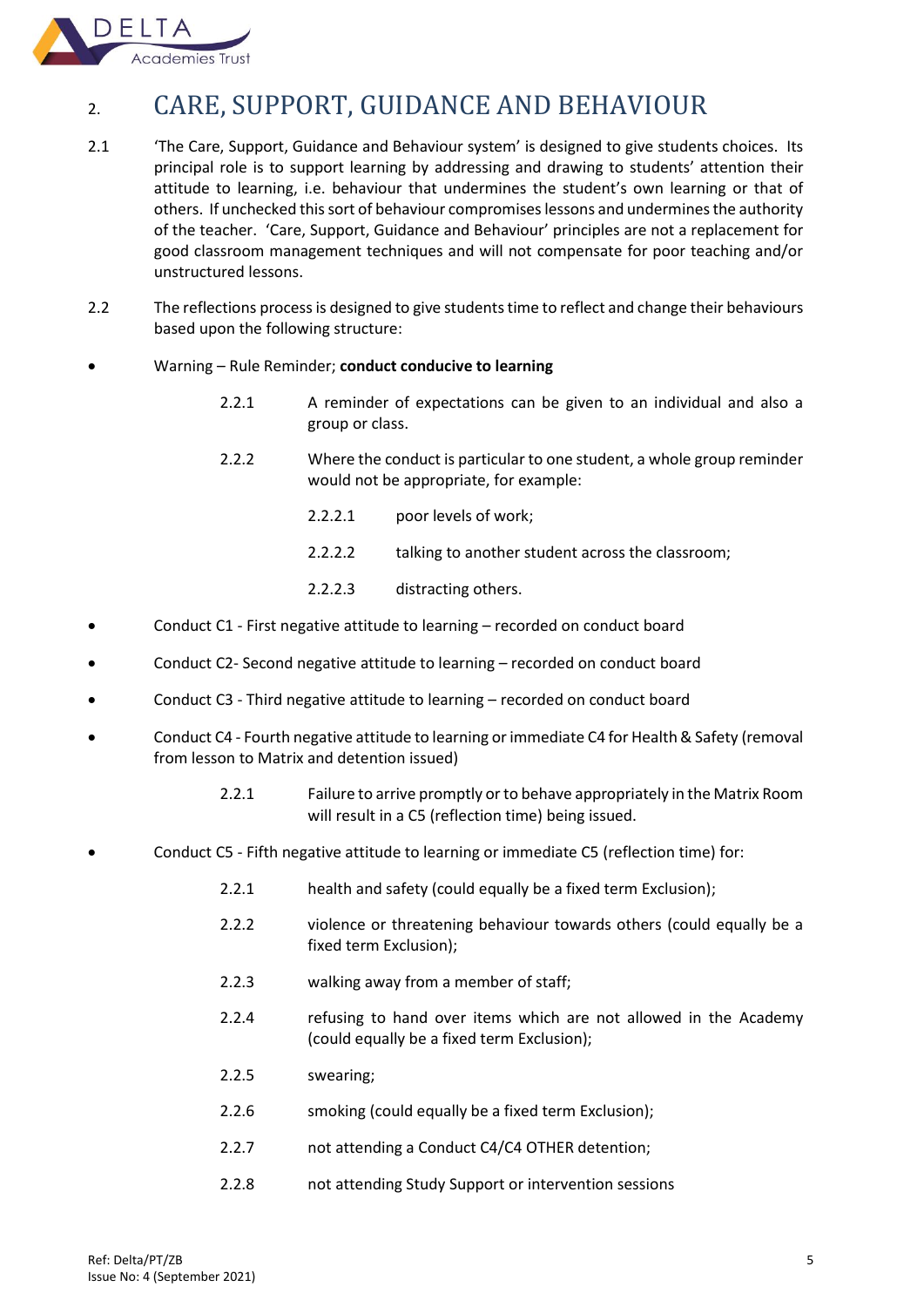

- 2.2.9 Truancy
- Conduct C6 referral (likely fixed term exclusion, refer to Academy appendix) for:
	- 2.2.1 health and safety;
	- 2.2.2 persistently disrupting reflection time;
	- 2.2.3 failing to complete reflection time;
	- 2.2.4 persistent defiance
- 2.3 C4 OTHER C4 OTHER detentions are to be given in your own subject area only by agreement with Principal and Executive Lead. \*\*Students do not leave the lesson if they are given a C4 OTHER, unless repetitive and therefore warrant further sanction.

Reasons for a C4 OTHER:

- 1. Smoking by association
- 2. Refusing a reasonable request (could equally be a C5 or FTE)
- 3. Using a mobile phone, or any smart technology including inappropriate use of smart technology or mobile phone (could equally be a fixed term Exclusion);
- 4. Being out of bounds
- 5. Inappropriate behaviour in the restaurant
- 6. No planner
- 7. Being late to the lesson
- 8. Littering
- 9. Uniform issues
- 10. Make-up/Nail Polish
- 11. Jewellery
- 12. Failure to bring correct equipment (Maths, PE, Dance, DT)
- 13. Behaviour in the restaurants and between lessons
- 14. Eating in a lesson
- 15. Using ICT inappropriately games etc. Equally where ICT has been misused this may also lead to a fixed term or permanent exclusion
- 16. Lack of homework (one deadline extension may be set at the discretion of the member of staff, or if homework is handed in in advance of the detention the detention may be cancelled)
- 2.4 'Care, support, guidance and behaviour' works in conjunction with a number of targeted intervention strategies (see appendix B) designed to address the underlying causes of poor attitudes to learning or poor behaviour and disengagement wherever possible. The interventions available are a preventative mechanism which enables academies to target support for identified students. Students accruing code of conduct sanctions/or fixed term exclusions will received a number of points. Each of these is equivalent to a set tariff for example, (C5 = 3 or 5, C6 = 10, fixed term Exclusion = 10). The accumulation of points for a student increases the intensity of the monitoring and intervention.
- 2.5 When a student is issued with a sanction, they receive a number of points which are tracked in the school's MIS, this is monitored closely by the Inclusion and Deep Support Team. Any resulting intervention and its impact is also recorded in CPOMS, giving a personalised profile of an individual student.
- 2.6 The Deep Support Team will become involved in the intervention with students who are accruing points by receiving several C5s or C6s or fixed term exclusions or a combination of all three. Various strategies will be used depending on who the student is and what their needs are (see Appendix B).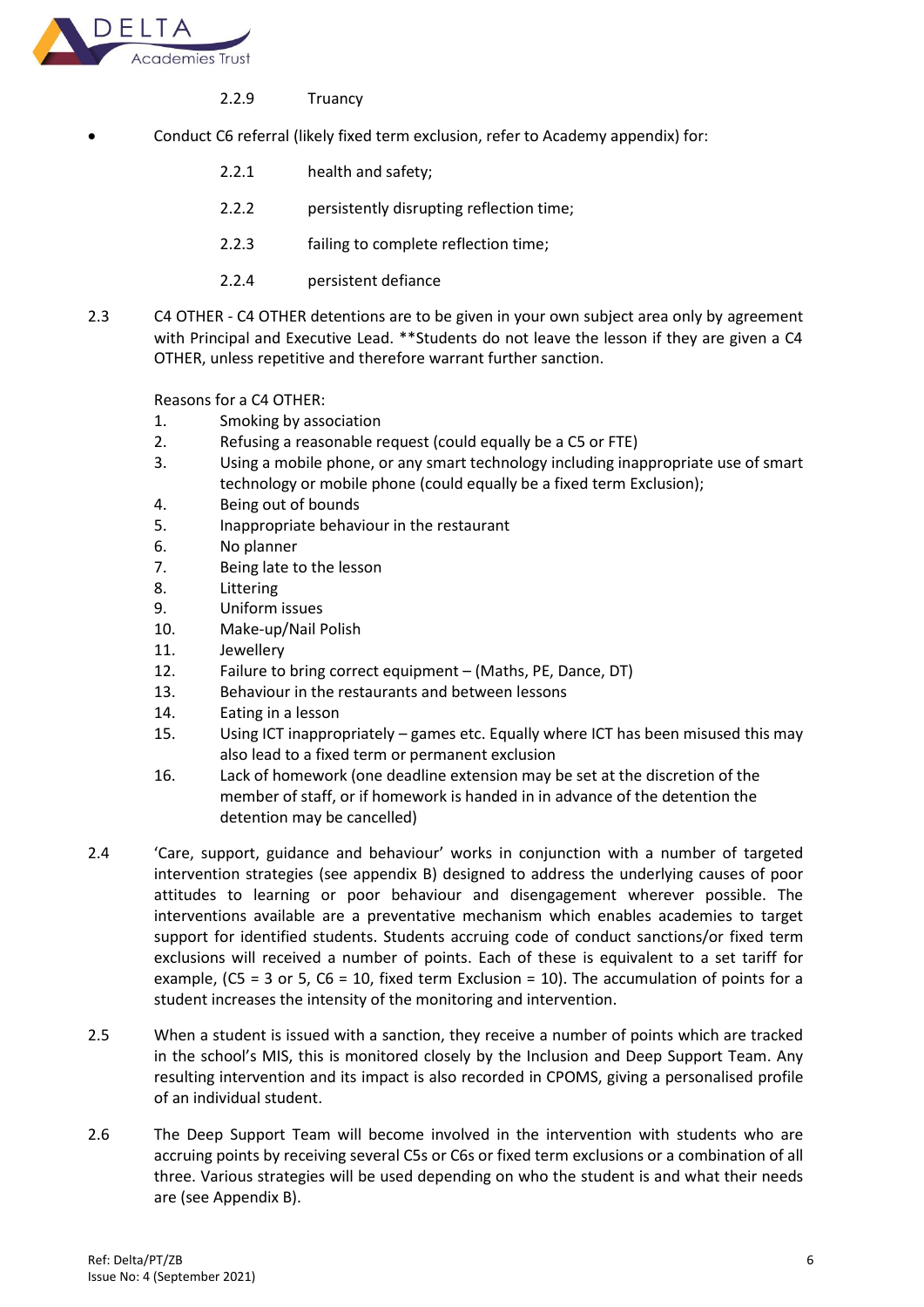

- 2.7 The SLT Lead Deep Support has an overview of the progress of these students with regular feedback at the Inclusion Team meetings. It is also their responsibility to keep the Senior Leadership Team informed of the progress of students.
- 2.8 The Academy is keen to ensure a fine balance is met, between the use of fixed term exclusions to deal with persistent disruption, and their impact on the individual's ability to re-engage with their learning.
- 2.9 For this reason, the Academy has elected to use a maximum fixed term exclusion period under the care, support, guidance and behaviour system of 5 days for any single incident.
- 2.10 A Principal retains full authority to vary the length of any exclusion, C6 or FT, at any time, however, no student will receive greater than 45 days exclusion in any one academic year without being permanently excluded for persistent disruption and defiance. 'The DfE Guidance 2017 Exclusion from maintained schools, academies and student referral units in England' states that where a student has been fixed period excluded for 15 days or more in a term, the Governor disciplinary panel must meet. Please note that a Principal also retains the right to permanently exclude a student for persistent disruption and defiance even if they have not reached 45 days.
- 2.11 A C6/FTE exclusion will either be 0.5 days or for XX days. This will inform support and access from the range of interventions available. It may be necessary to use longer fixed term exclusions where students have failed to engage, and more agencies or external services need to be liaised with in order to re-engage the student in education.
- 2.12 In order to maintain good order and authority in the Academy, a student who disrupts C5 reflection time during the day, should, with their parent's/carer's permission, be sent off site following a C6 exclusion as soon as possible ensuring that the parent's/carer's permission is recorded along with the time that the student left the site.

NB: a student may receive a fixed term (FT) exclusion after the morning registration but before the PM registration and be excluded for the afternoon (PM) and the following morning (AM) – the two half-days totaling one full day exclusion. This is at the Principal's discretion.

- 2.13 Where the Principal is concerned that a student is subject to a large number of fixed term exclusions and therefore days lost to learning or has accumulated a large number of behaviour points (whichever comes first), in any one academic year. It is recognised that the Academy is likely to have exhausted the strategies available to it to deal with the persistent disruption to the learning of others presented by this student. In addition, the Academy recognises that the individual concerned will have lost so many days of learning it would be unlikely that the Academy could offer any other reasonable support. At this point the Principal would be likely to look at a permanent exclusion.
- 2.14 The Principal retains the right, at any time, to permanently exclude those students who persistently cause disruption to the learning of others.
- 2.15 For further information please see:
- Care, support, guidance and behaviour System Documentation.
- Inclusion and Intervention tracking in CPOMS (these may vary in each Academy dependent on access to different outside agencies in the Local Authority where the Academy is located).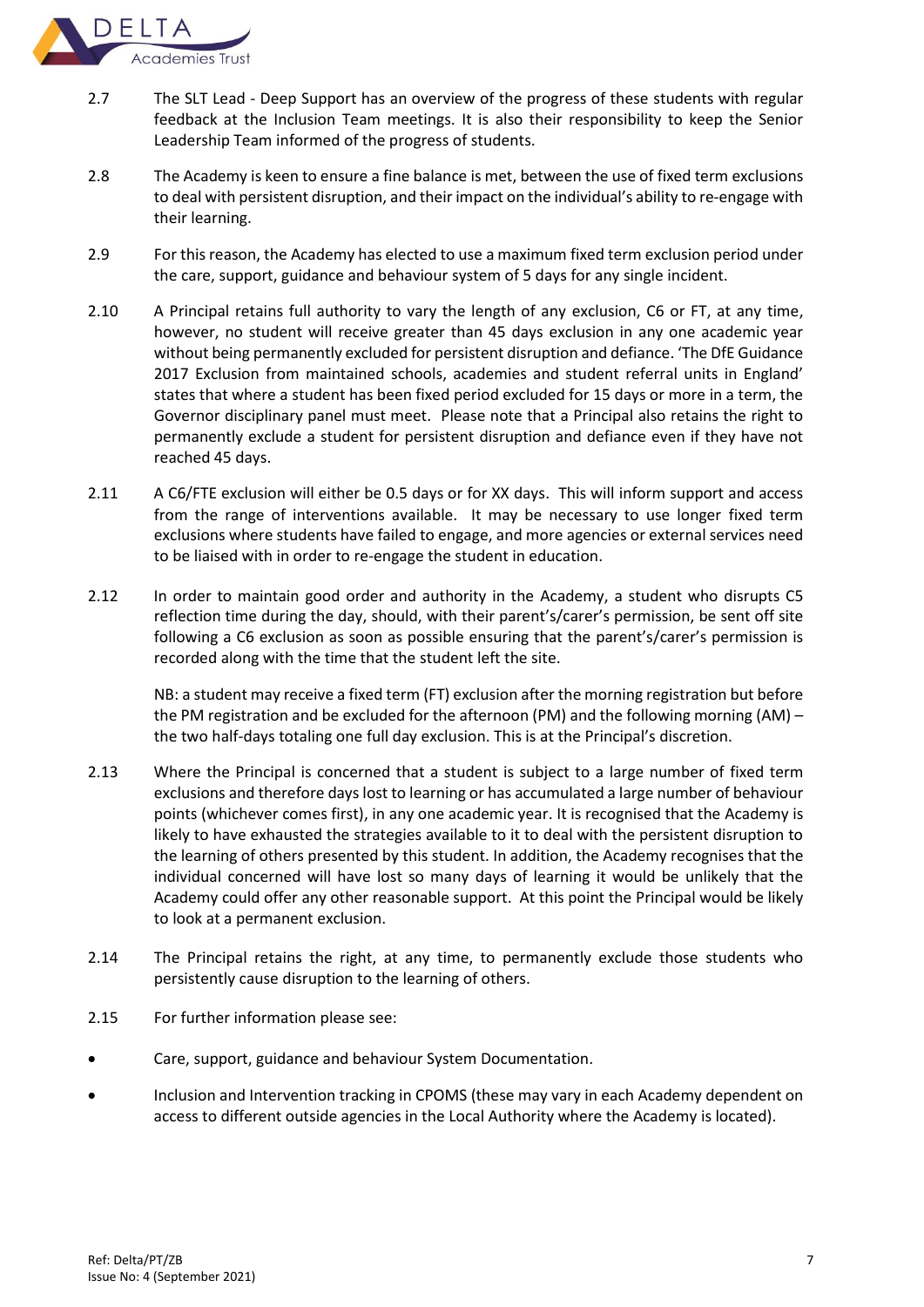

# <span id="page-8-0"></span>3. C6 EXCLUSIONS AND THE LENGTH OF EXCLUSIONS

3.1 A C6 exclusion is an exclusion from the Reflections Room (C5). All other exclusions are fixed term (FTE) exclusions.

## A C6 during the morning

- 3.2 If a student fails a C5 then they will be excluded (C6) for either 0.5 days or longer depending on the time of the day that the exclusion takes place
- 3.3 If a student attends a C5 and receives their AM roll call registration mark, but then fails the C5 before the PM roll call registration mark is taken, then the student will be excluded for the remainder of the day e.g.:

Student A arrives at their C5, receives their AM registration mark but then fails the C5 at say 9:30am. Because this is after the AM registration mark, they are marked as present (/) on the register for the morning (0.5 of a day). In order to exclude the student (C6) for failing the C5 but to ensure that they return following a reintegration meeting to complete their reflections time (C5), they should be excluded for the remainder of the day i.e., the afternoon. Thus, their registration for the day will show present: AM  $\left(\frac{\ }{\right)}$  and PM  $\left(\frac{\ }{\right)}$  – a 0.5 C6 exclusion.

- 3.4 Should a student fail their C5 after the PM registration has been taken then they should be excluded for the following day; length to be determined by the Principal. Thus, this student will be able to return, following their reintegration meeting, and complete their time in the reflections room.
- 3.5 It is IMPORTANT that a student is not allowed to persistently disrupt and defy the Academy for a longer period of time than we would reasonably tolerate, having exhausted our intervention strategies. Therefore, a Principal retains full discretion to permanently exclude a student, even if they have not reached 45 days exclusion in one academic year for persistent disruption and defiance.

# <span id="page-8-1"></span>4. FIXED TERM EXCLUSION

4.1 'Good discipline in Schools is essential to ensure that all students can benefit from the opportunities provided by education. The Government supports Principals in using exclusion as a sanction where it is warranted.'

(DfE 'Exclusion from maintained Schools, Academies and student referral units in England 2017.)

- 4.2 All decisions to exclude are serious and only taken as a last resort or where the breach of the Academy rules is serious. The following are examples:
- Failure to comply with a reasonable request from a senior member of staff. Failure to wear the Academy uniform which has been provided (where possible) for a student who is in incorrect uniform is regarded as failure to comply with a reasonable request
- Breaches of health and safety rules
- Verbal abuse of staff, other adults or students
- Possession of drugs and/or alcohol related offences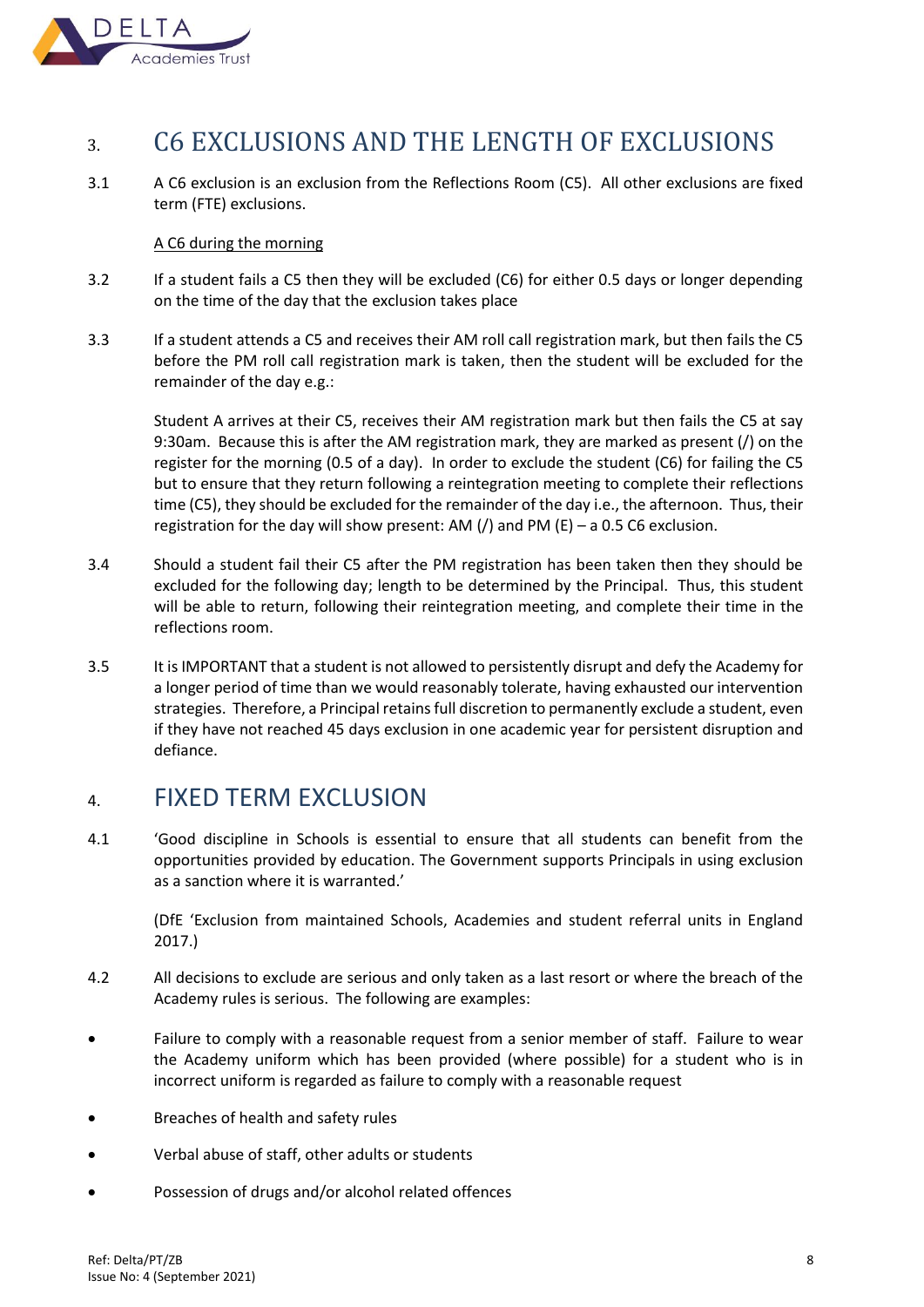

- Failure to comply with the requirements of the 'care, support, guidance and behaviour System' see section 2 above
- Willful damage to property
- Homophobic or racist bullying
- Deliberate misuse of ICT, which may include but is not exhaustive of: recording of others, photographing others or misuse of images, online bullying. This may also be considered grounds for a permanent exclusion.
- Bullying see additional information in the Peer on Peer Abuse Policy
- Sexual misconduct see additional information in the Peer on Peer Abuse Policy
- Sexual harassment we mean 'unwanted conduct of a sexual nature' that can occur online and offline. When we reference sexual harassment, we do so in the context of child-on-child sexual harassment. Sexual harassment is likely to: violate a child's dignity, and/or make them feel intimidated, degraded or humiliated and/or create a hostile, offensive or sexualised environment, which may include but is not exhaustive of:
	- 4.2.1 sexual comments, such as: telling sexual stories, making lewd comments, making sexual remarks about clothes and appearance and calling someone sexualised names; sexual "jokes" or taunting; physical behaviour, such as: deliberately brushing against someone, interfering with someone's clothes (It should be considered when any of this crosses a line into sexual violence) and displaying pictures, photos or drawings of a sexual nature; and online sexual harassment. This may be standalone, or part of a wider pattern of sexual harassment and/or sexual violence.
	- 4.2.2 It may include but is not exhaustive of:
		- 4.2.2.1 non-consensual sharing of sexual images and videos. (UKCCIS sexting advice provides detailed advice for schools and colleges); sexualised online bullying; unwanted sexual comments and messages, including, on social media; and sexual exploitation; coercion and threats

# **Where an incident or sexual violence or sexual harassment may have been committed, the starting principle is that this must be referred on to the police. See additional information in the Peer on Peer Abuse Policy**

The Principal may also consider both sexual harassment, sexual violence and sexual misconduct grounds for a Permanent Exclusion

- Theft
- Making a false allegation against a member of staff
- Persistent defiance or disruption
- Minor assaults or fighting that is not premeditated or planned
- Other serious breaches of Academy rules
- 4.3 Whilst an exclusion may still be an appropriate sanction, the Principal should take account of any contributing factors or mitigating circumstances that are identified after an incident of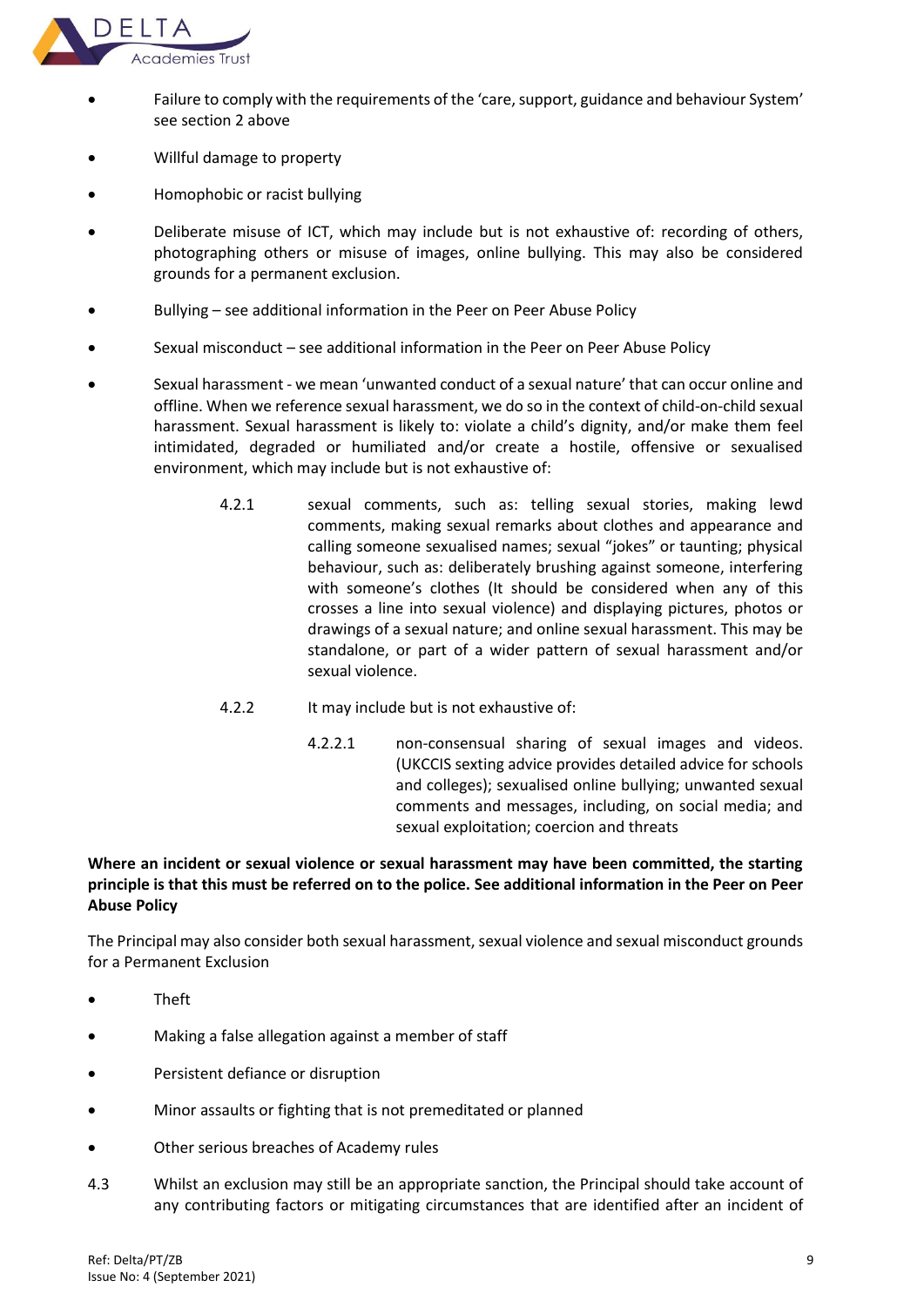

poor behaviour has occurred. For example, where it comes to light that the student has suffered bereavement, mental health issues or has been subject to bullying or provocation. The Principal may also consider other alternatives to a Fixed Term Exclusion as listed in the Academy appendix. For both C6 and fixed term exclusions **work should be set for the student**.

# <span id="page-10-0"></span>5. PERMANENT EXCLUSION/EXPULSION

- 5.1 A decision to exclude a student permanently should only be taken:
- in response to serious or persistent breaches of the Academy's Care, Support, Guidance and Behaviour Policy; and
- where allowing the student to remain in Academy would seriously harm the education or welfare of the students or others in the Academy.
- 5.2 The Principal will make the judgement, in exceptional circumstances, where it is appropriate to permanently exclude a child for a first or 'one-off' offence. These offences might include:
- serious actual or threatened physical assault against another student or a member of staff;
- sexual abuse or assault;
- Sexual harassment, sexual violence or sexual misconduct
- supplying an illegal drug or medicines;
- possession of an illegal drug with intent to supply;
- carrying an offensive weapon and / or weapon of offence;
- making a malicious serious false allegation against a member of staff;
- potentially placing members of the public in significant danger or at risk of significant harm.
- 5.3 These instances are not exhaustive but indicate the severity of such offences and the fact that such behaviour can affect the discipline and well-being of the Academy community.
- 5.4 In cases where a Principal has permanently excluded a student for:
- one of the above offences; or
- persistent disruption and defiance including bullying (which could include racist or homophobic bullying but is not exhaustive of, see additional information in the Peer on Peer Abuse Policy) or repeated possession and/or use of an illegal drug or drug paraphernalia on Academy premises.

 The decision on whether to exclude is for the Principal to take. Where practical, the Principal should give the student the opportunity to present their case before making the decision to exclude.

5.5 **The Academy Advisory Body's Guidance on Offensive Weapons and / or Weapons of Offence -** the Academy has determined that, in addition to legislative guidance, any knife, irrespective of length, constitutes an offensive weapon and / or weapon of offence and should not be brought into the Academy. In addition to knives, axes, BB guns, air guns, GATT guns, catapults, slings, etc., will also be deemed to be offensive weapons and / or weapons of offence. Other types of offensive weapons or weapons of offence will include lengths of pipe, bats, other blunt instruments, or any items judged by the Principal or the Academy Advisory Body to be carried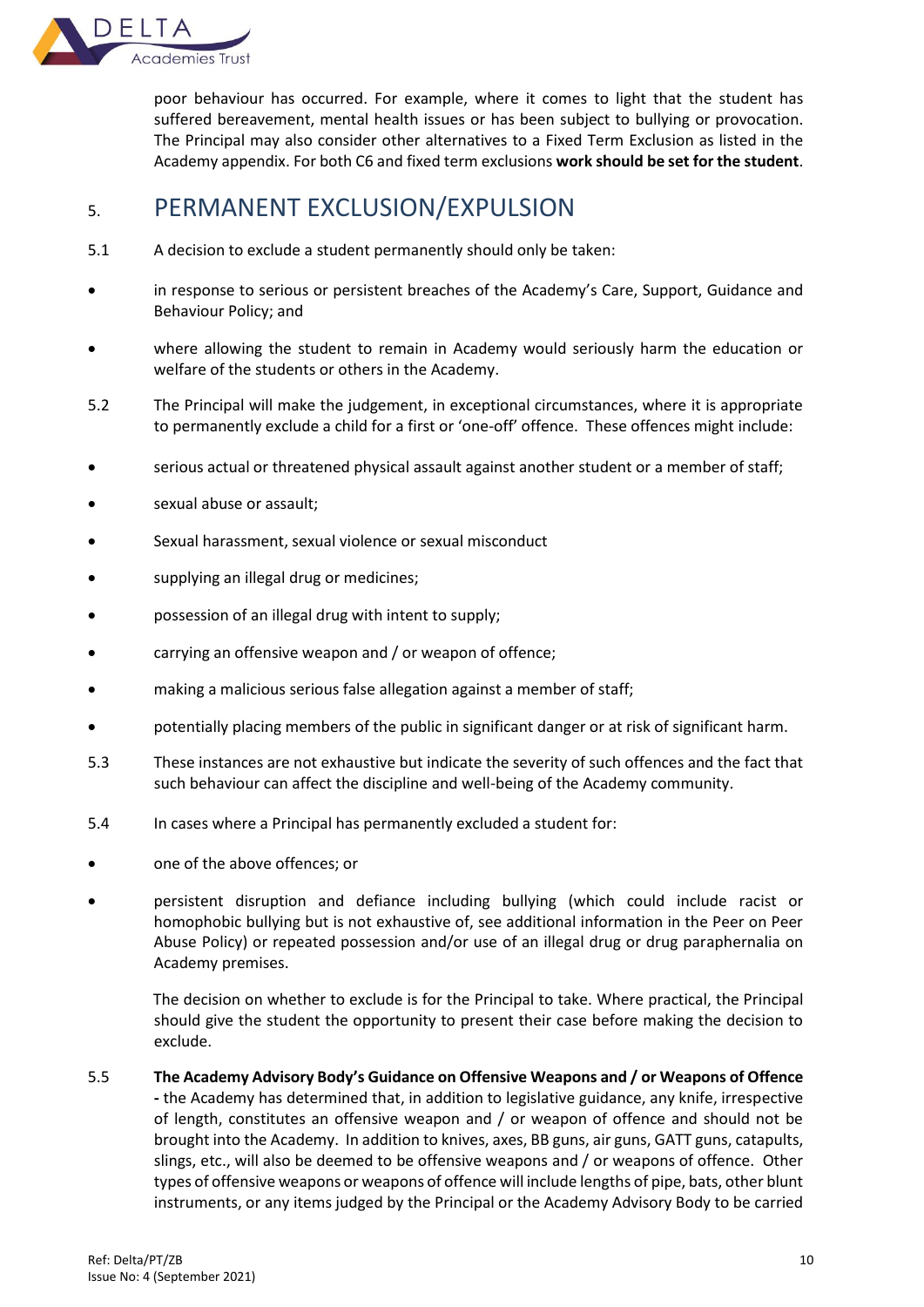

with the intention to do harm to others or inflict injury on another individual – this would include blades removed from pencil sharpeners, etc. But it is not exhaustive.

- 5.6 In addition, the Academy also considers for example the following to be serious incidents resulting in the permanent exclusion/expulsion of a student:
- Deliberate activation of the fire alarm without good intent.
- Repeated or serious misuse of the Academy computers by hacking or other activities that compromise the integrity of the computer network or do harm to others
- Repeated verbal abuse of staff.
- Persistent disruption and defiance that may or may not be directly linked to the care, support, guidance and behaviour system.

# <span id="page-11-0"></span>6. PARTIAL TIMETABLE

6.1 As an alternative to exclusion a Principal may, in limited circumstances, make use of a partial timetable to support a student. This is an agreement between Academy, Student and Parent/Carer and should be documented and logged.

# **6b "Reasonable Steps" as directed by the SEN code of practice**

The Special Educational Needs and Disability Code of Practice: 0 to 25 years, Jan 2015 states that:

*"6.33 Academies and colleges should have clear processes to support children and young people, including how they will manage the effect of any disruptive behaviour so it does not adversely affect other students" and that a Academy or Academy must ensure that "Reasonable steps are taken to ensure that the inclusion of a child."*

- 6.2 Where a student has an Education Health Care Plan (EHCP), it is recognised that a student **MAY** need some reasonable steps to be put into place to further support the student with meeting the high expectations set out in the Care, Support, Guidance and Behaviour Policy. It may also be necessary to put such reasonable steps in place during the interim period when an Academy is currently supporting an application for an EHCP (up to 20 week timescale). "Reasonable adjustments" might include a number of the following where a student has received C5 reflections time:
- Student given five minutes time-out per hour- administered and supervised by the Reflections Manager or Learning Manager.
- Student allowed to complete the C5 reflections time over two days: one AM session plus lunch and one PM session.
- Student allocated a larger working space in the Reflections Room such as a separate desk- only applicable where there is no chance of disruption to other students.
- Other reasonable adjustments which should be checked at Executive level.
- 6.3 In this instance, it is imperative that the reasonable adjustments which are being taken are noted. Where there is no impact on improving behaviour over time, an Emergency Annual Review should be called by the Principal as advised in the above code of practice.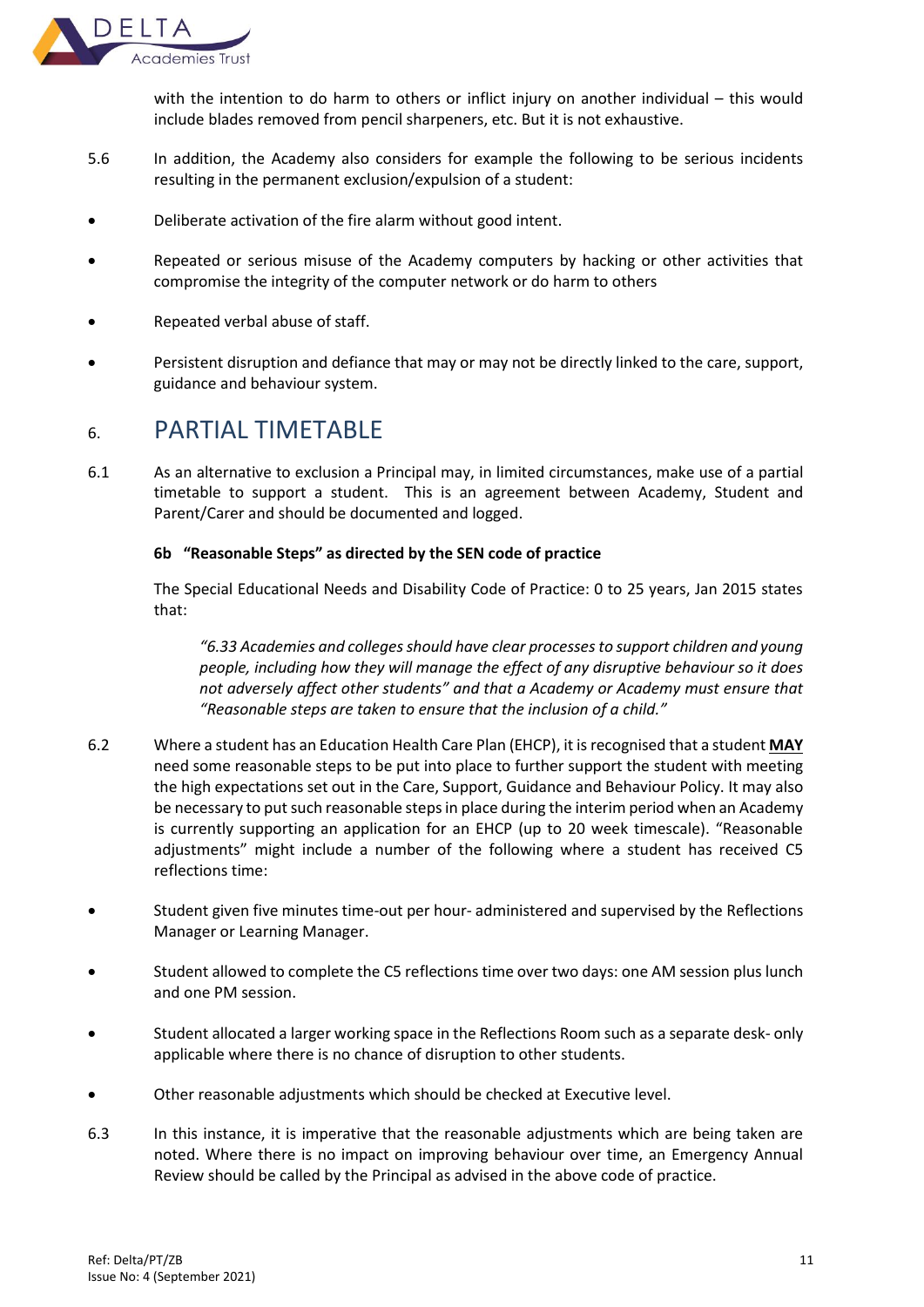

# <span id="page-12-0"></span>7. PROVISION OF EDUCATION FOR STUDENTS EXCLUDED FOR A PERIOD EXCEEDING FIVE DAYS

The Academy recognises the need to keep fixed term exclusions short wherever possible. It is therefore anticipated that exclusions would not exceed 5 days fixed term.

# <span id="page-12-1"></span>8. SCREENING, SEARCHING AND CONFISCATION

- 8.1 Please refer to the DfE guidance 'Screening, Searching and Confiscation. Advice for Principals, staff and governing bodies'.
- 8.2 In addition to the practice identified in the DfE guidance, the Trust Academies also ban the following items and as a result are able to search students for them:
- Any item brought into the Academy with the intention of the item being sold or passed on to other students which, in the Principal's opinion will cause disruption to the Academy or be detrimental to Academy practice.

# 8.3 **Confiscation**

- Academy staff can seize any prohibited item found as a result of a search. They can also seize any item, however found, which they consider harmful or detrimental to Academy discipline.
- Staff should hand the confiscated item to the relevant member of support staff, reception, etc., as soon as possible and complete the necessary information to identify the item, the date it was confiscated, the name of the student and the member of staff's name. Staff must not give the confiscated item to another student to hand in and must not leave the item in an unsecure area at any time.
- Any item which staff consider to be dangerous or criminal i.e. drugs must be brought to the attention of a senior member of staff immediately.
- Items confiscated by the Academy can be collected by parent/carers except where the Academy has chosen to dispose of the confiscated items, e.g. cigarettes, alcohol, lighters. Students cannot collect any item themselves until the end of the half-term period i.e.: if a student has their mobile phone confiscated then their parent/carer can collect the phone that evening or a subsequent day. A student, however, cannot collect their phone for themselves until the end of the day on the last day of that half-term.
- The Academy's general power to discipline, as set out in Section 91 of the Education and Inspections Act 2006, enables a member of staff to confiscate, retain or dispose of a student's property as a disciplinary penalty, where reasonable to do so.
- The Principal will use their discretion to confiscate, retain and/or destroy any item found as a result.
- Electronic equipment, jewellery and other expensive items will be confiscated and held by the Academy for a period of one year. If, at the end of the year, the item has not been reclaimed then the Academy reserves the right to destroy the item.
- Where alcohol has been confiscated the Academy will retain or dispose of it. This means that the Academy can dispose of alcohol as they think appropriate (or return it to a parent/carer but this should not include returning it to the student).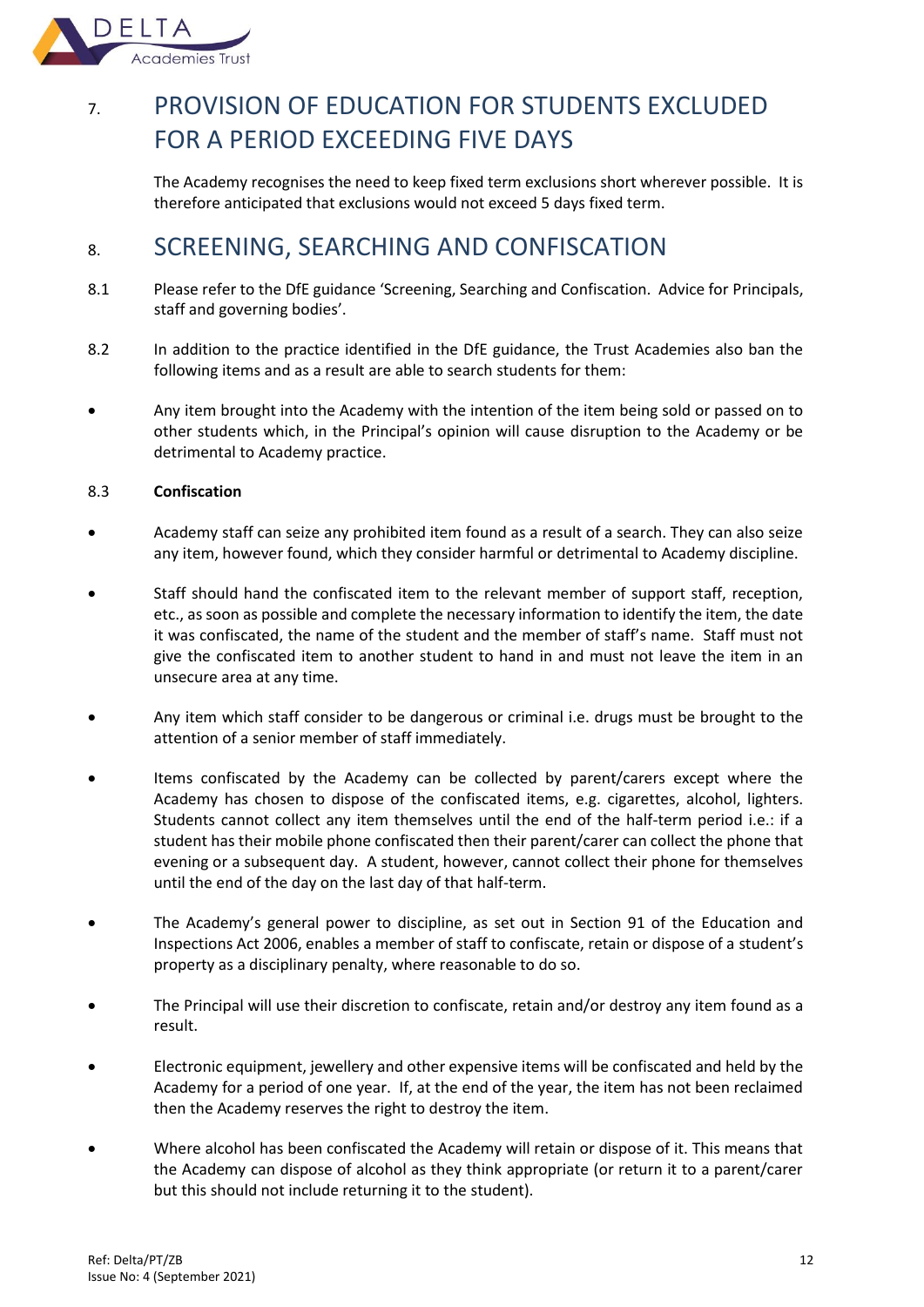

- Where the Academy finds controlled drugs, these must be delivered to the police as soon as possible but may be disposed of if the Principal thinks there is a good reason to do so.
- Where the Academy finds other substances, which are not believed to be controlled drugs these can be confiscated where a teacher believes them to be harmful or detrimental to good order and discipline. This would include, for example, so called 'legal highs'. Where staff suspect a substance may be controlled, they should treat them as controlled drugs as outlined above.
- Where they find stolen items, these must be delivered to the police as soon as reasonably practicable – but may be returned to the owner (or may be retained or disposed of if returning them to their owner is not practicable) if the Principal thinks that there is a good reason to do so.
- Where a member of staff finds tobacco or cigarette papers they may retain or dispose of them. As with alcohol, this means that the Academy can dispose of tobacco or cigarette papers as they think appropriate, but this should not include returning them to the student.
- Fireworks found as a result of a search may be retained or disposed of but should not be returned to the student.
- If a member of staff finds a pornographic image, they may dispose of the image unless its possession constitutes a specified offence (i.e. it is extreme or child pornography) in which case it must be delivered to the police as soon as reasonably practicable. Images found on a mobile phone or other electronic device can be deleted unless it is necessary to pass them to the police or to retain the image whilst the Academy carries out its own investigation.
- Where an article that has been (or could be) used to commit an offence or to cause personal injury or damage to property is found it may be delivered to the police or returned to the owner. It may also be retained or disposed of.
- Where a member of staff finds an item, which is banned under the Academy rules they should take into account all relevant circumstances and use their professional judgement to decide whether to return it to its owner, retain it or dispose of it.
- Any weapons or items which are evidence of a serious offence must be passed to the police as soon as possible or retained whilst the Academy carries out its own investigation.

# <span id="page-13-0"></span>9. CCTV

Trust Academies may use CCTV for the purpose of maintaining discipline and managing behaviour and safety. A separate policy exists which covers the use of CCTV.

# <span id="page-13-1"></span>10. USE OF REASONABLE FORCE

- 10.1 Please refer to the DfE guidance 'Use of reasonable force. Advice for Principals, staff and governing bodies'.
- 10.2 All members of Academy staff have a legal power to use reasonable force. This power applies to any member of staff at the Academy. It can also apply to people whom the Principal has temporarily put in charge of students such as unpaid volunteers, cover staff or parents/carers accompanying students on an Academy organised visit.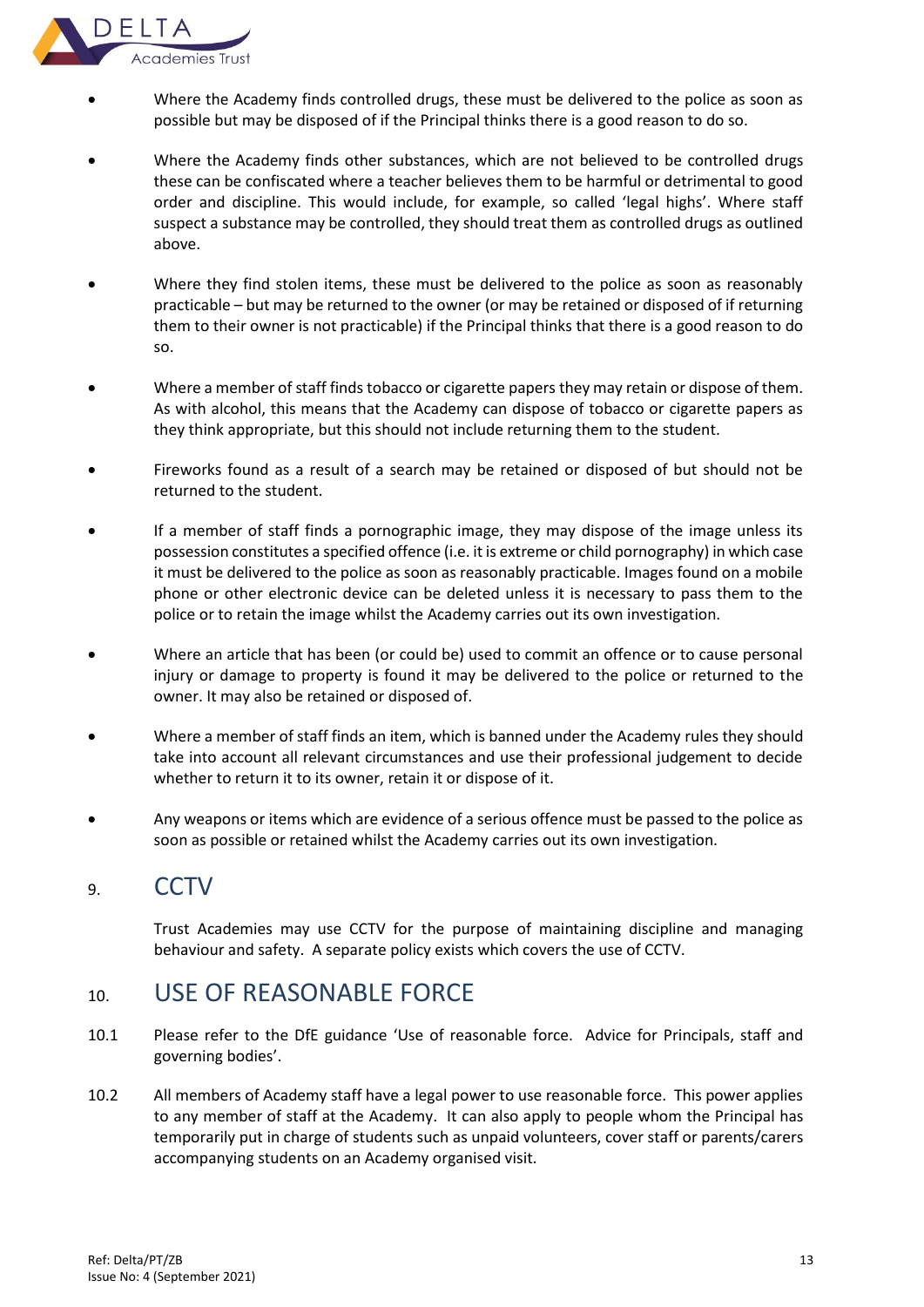

# <span id="page-14-0"></span>11. DISCIPLINE BEYOND THE ACADEMY GATE

- 11.1 Parents/carers are encouraged to report criminal behaviour, anti-social behaviour and serious bullying incidents that occur anywhere off the Academy premises which pose a threat to a member of the public or a student to the police as soon as possible.
- 11.2 If a member of the public, Academy staff, parent/carer or student reports criminal behaviour, anti-social behaviour or a serious bullying incident to an Academy member of staff the Principal or Vice Principal must be informed. In the vast majority of cases, they will involve the Academy's Police Liaison Officer/PSO or Local Police, who will then follow agreed police and Academy procedures. (See Police/SSP section). In addition, if the Principal/Vice Principal considers that the misbehaviour is linked to a child suffering or being likely to suffer significant harm the Academy's safeguarding policy will be followed.
- 11.3 For health and safety reasons, very high standards of behaviour are expected on Academy residential and day trips. The Academy will use the same behaviour sanctions that are applied to incidents of misbehaviour that occur on the Academy site.
- 11.4 Where poor behaviour occurs when a student is travelling to and from the Academy, the Academy reserves the right to issue a sanction, or a fixed term or permanent exclusion, particularly in relation to violent conduct e.g. a physical assault or bullying incidents.
- 11.5 Students are encouraged to wear their Academy uniform correctly when travelling to and from the Academy and must not be involved in behaviour that could adversely affect the reputation of the Academy.

For example:

- uniform students may be issued a C4 conduct detention if they remove their tie at the before the blue line.
- students are discouraged from smoking/vaping on their journey to and from the Academy. If they are found smoking at or near Academy premises the care, support, guidance and behaviour system will be used;
- misbehaviour on the Academy bus will result in the Academy Care, Support, Guidance and Behaviour Policy sanctions being applied (C4, fixed exclusion, permanent exclusion) and a ban from using the Academy bus service for either a fixed period of time, or permanently.

# <span id="page-14-1"></span>12. BEHAVIOUR COMMITTEE OF THE ACADEMY ADVISORY **BODY**

- 12.1 A meeting of the Behaviour Committee will be convened by the Academy Advisory Body Behaviour Committee Clerk when:
- a student has received over 15 days' exclusion in one term; or has reached 150 points in a term
- recommendation of permanent exclusion is made by the Principal
- 12.2 The Behaviour Committee will comprise of 3 members of the Academy Advisory Body who can hear the case impartially. If a member has a connection with the student, or knowledge of the incident that led to the exclusion, which could affect his or her ability to act impartially, he or she should step down.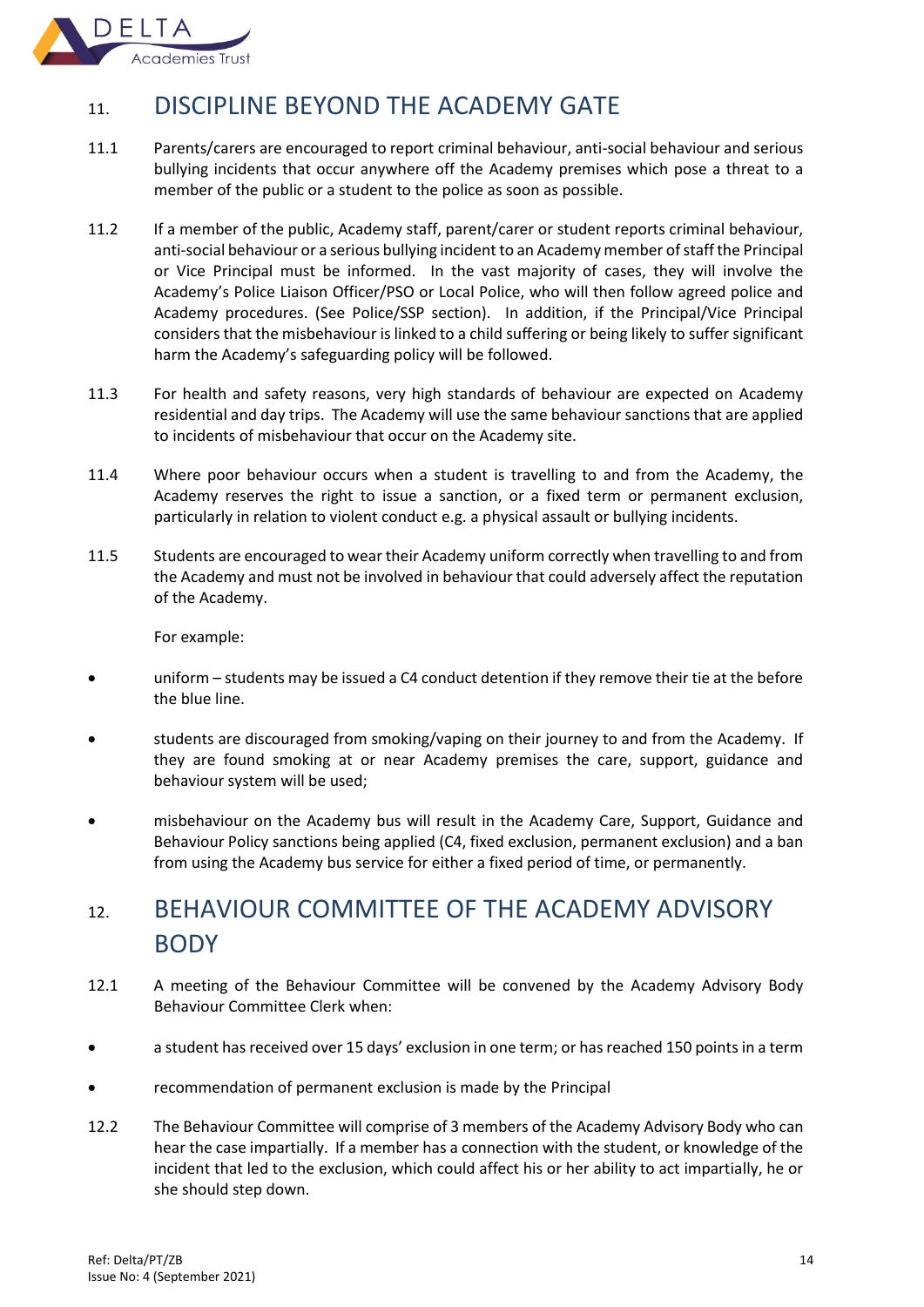

- 12.3 The Behaviour Committee can uphold an exclusion or direct the student's reinstatement, either immediately or on a particular date.
- 12.4 The meeting must be convened between the 6th and 15th Academy day after the date of receipt of notice to consider the exclusion. Where convening this meeting is difficult because of availability of AAB members, other AAB members from other Trust academies may substitute.
- 12.5 The Clerk will circulate the paperwork for the Behaviour Committee meeting to all parties invited to attend at least 5 days in advance of the meeting.
- 12.6 The parent/carer has the right to attend the meeting, and/or make written representations. This should be submitted to the Clerk as soon as possible before the meeting. The parent/carer may bring a friend or a legal representative if they wish.
- 12.7 The Principal, a member of the Senior Leadership Team and the student's Learning Manager may also be invited to attend the meeting. Parents/carers have the right to invite the Local Authority Exclusions Team Manager to attend the meeting.
- 12.8 Within one Academy day of the meeting, a letter will be sent detailing the decision of the Behaviour Committee. Following a permanent exclusion/expulsion, the letter will also detail the procedure for appeal, which will be heard by an Independent Appeal Panel convened by the Local Authority or other independent panel. The parent/carer has 15 Academy days after the day on which notice in writing was given of the Behaviour Committee's decision, if delivered directly. If the notice in writing is posted first class, two additional days are added for postage.

#### 12.9 **Independent Review Panel**

- Each Academy will have in place an Independent Review Panel and a parent/carers right to appeal to this Independent Panel will be outlined in the letter following a permanent exclusion/expulsion being upheld by the Academy Advisory Body. The Trust will, at their own expense, arrange for this independent review panel hearing to review the decision of the Academy Advisory Body not to reinstate a permanently excluded student.
- The legal time frame for an application to appeal to the independent panel is set out in the DfE guidance.

# <span id="page-15-0"></span>13. POLICE – SSPO POSTS CURRENTLY EXIST IN SOME ACADEMIES

Where Academies employ an SSPO, please see Appendix C.

# <span id="page-15-1"></span>14. MAINTENANCE AND REVIEW

This Policy will be reviewed within three years or when there are changes to relevant legislation.

# <span id="page-15-2"></span>15. COMPLAINTS

Any complaints will be dealt with in accordance with the Trust complaints policy. This can be found on the Trust website.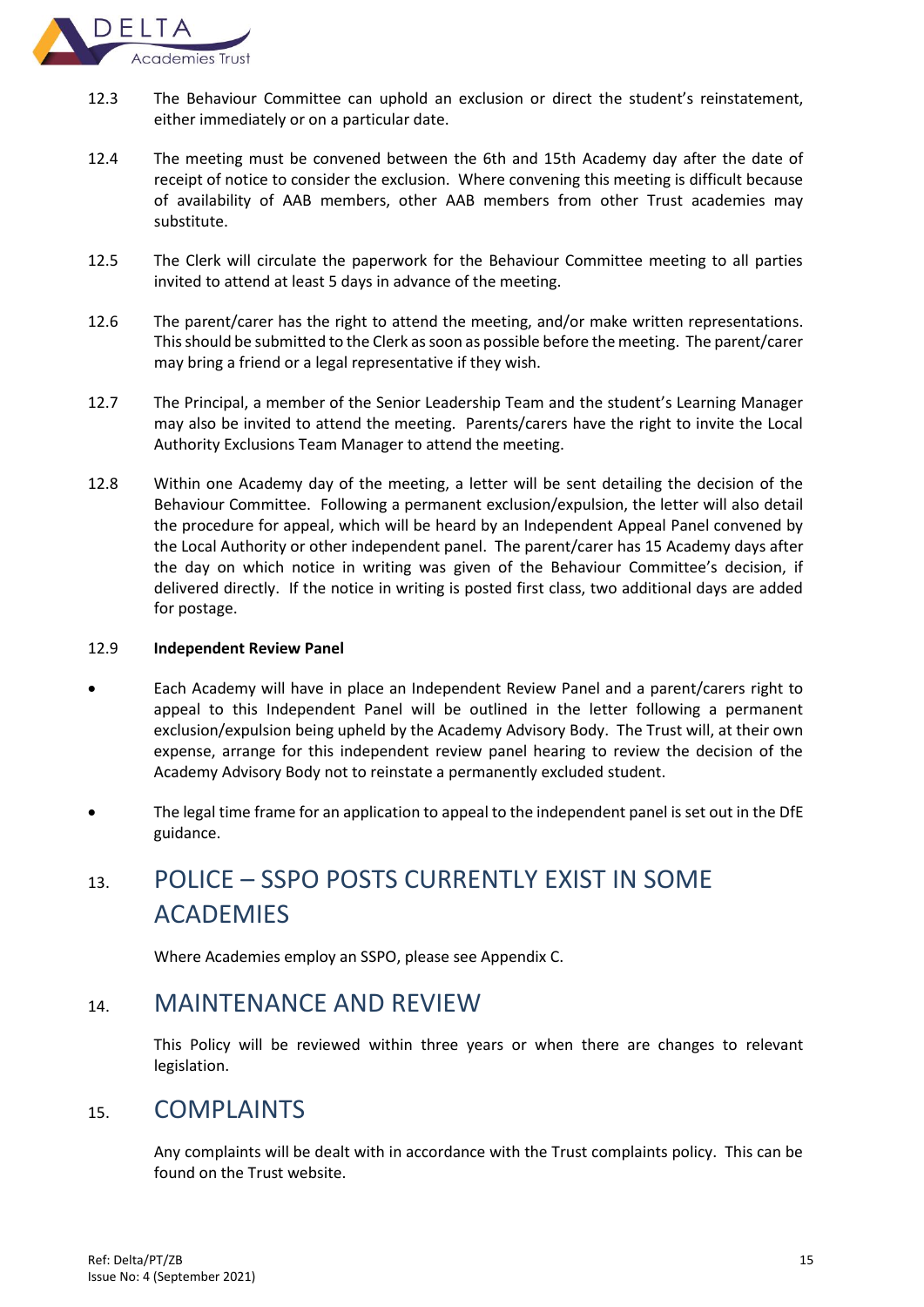

# APPENDIX A – ADDITIONAL INFORMATION

<span id="page-16-0"></span>In all classrooms we aim for praise to outweigh conduct reminders. There should be an emphasis on praise and encouragement which is supportive of students. Staff should focus on **positive aspects of behaviour** ensuring that conduct conducive to learning is essential for students to achieve. This may include but is not exhaustive of applause on the doors, above and beyond, commendation and rewards assemblies, pledges and proud Thursdays.

**Double lessons** – if lessons are joined together then the reflections time lasts the length of the session. If it is broken by break, lunch or a different teacher then the process starts again. However, if the issue relates to health and safety the reflections time carries forward even if there is a break. In the case of a split lunch the reflections time carries forward, however, the student must leave the Reflections Room to obtain lunch.

**During Tutor Group** is a prime opportunity to help students reflect on their behaviour. You should help students in your group to look at their behaviour and give appropriate comments to students in your charge. These need to be reviewed weekly. If you have any concerns with low level disruption TG mentors can place students on report to them with targets. If you are using this intervention Learning Managers need to be made aware and there needs to be a discussion with parents/carers. Students should have their planners on their desks.

**Re-integration meeting -** Reintegration meetings are held between a member of SLT, the Learning Manager/equivalent, the student and the parent/carer when a student returns from an exclusion. At this meeting the student's behaviour will be discussed and an Individual Reintegration Plan ("IRP") will be completed. Targets from the plan will be shared with staff and included on the student report where appropriate. Parents are responsible for their child's behaviour and it is important that they explain how they intend to address their child's behaviour

# **CODE OF CONDUCT**

The care, support, guidance and behaviour policy is central to the way the Academy operates. It helps all members of the Academy community feel safe and secure because we are really clear about what is unacceptable behaviour. It makes everyone feel valued because it is a way of making sure students are rewarded for good behaviour.

- Care, Support, Guidance and Behaviour exists at all Trust secondary mainstream academies that have adopted the system to allow teachers to teach and all students to learn.
- Care, Support, Guidance and Behaviour is a consistent, fair and positive system which is applied in all lessons across all subjects.
- Care, Support, Guidance and Behaviour means that positive behaviour is praised. However, everyone is clear about the implications for negative behaviour.
- Praise is the most important aspect of Care, Support, Guidance and Behaviour. Students should try hard to gain praise in all lessons and staff will always aim to use more praises than conduct reminders.
- Students will always receive a warning about their attitude to learning before any conduct reminders are issued to them.
- During lessons, students who receive conduct reminders will have their names displayed on the conduct board.
- Students must change their attitude to learning in any lesson where a C1 has been issued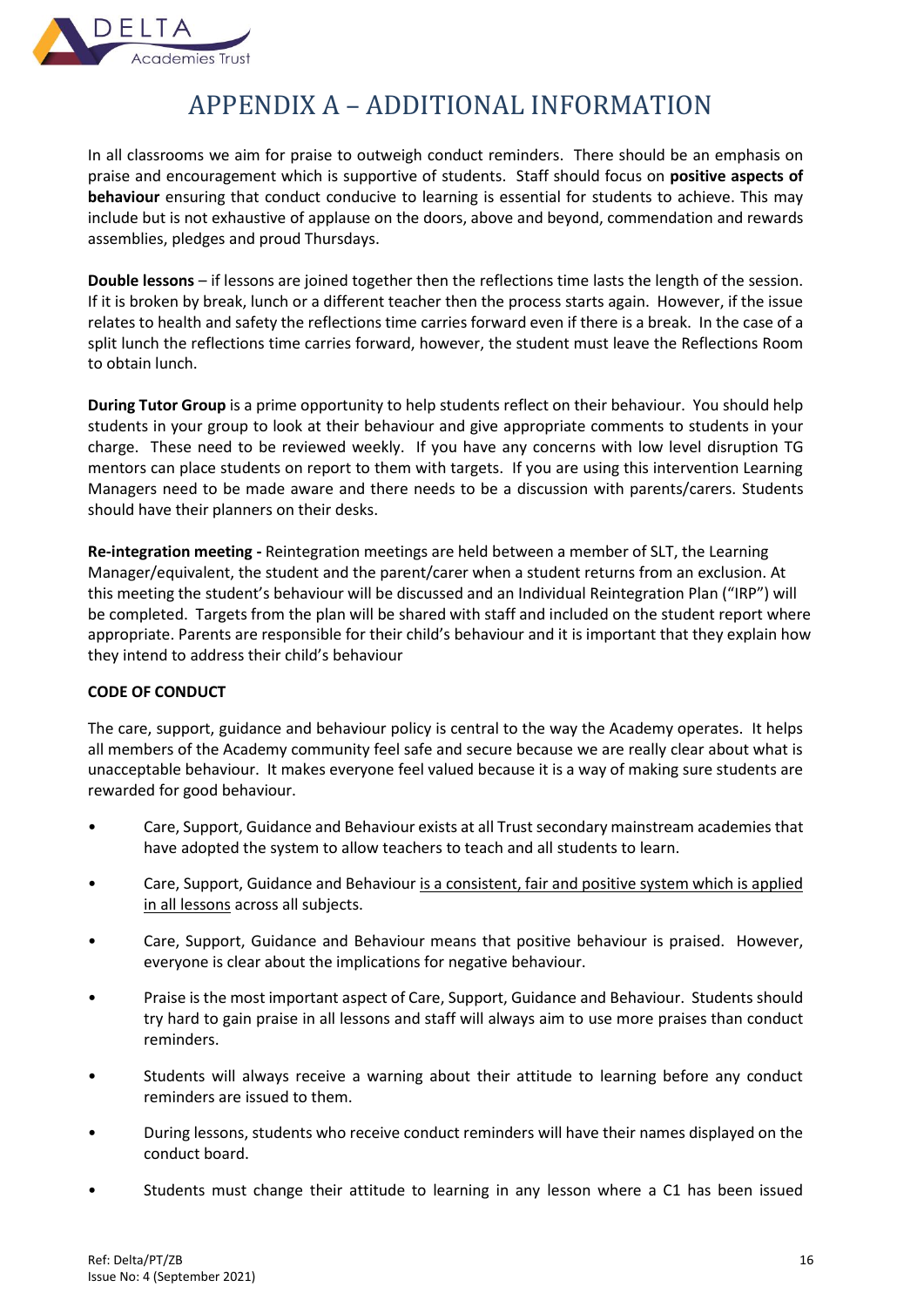

otherwise a C2 will be given. If students choose not to change their attitude to learning it will result in a C3, the final conduct reminder. By continuing their poor attitude to learning, the student is given a C4. This means a removal from the lesson to the Matrix Room and a detention.

- Students who receive a C3 conduct reminder will have their names displayed on the conduct board and may receive a verbal reprimand from senior staff who are visiting lessons
- Failure to arrive promptly or to behave appropriately in the Matrix Room will result in a C5 being issued.
- Failure to complete or to behave appropriately in a C4 detention results in a C5 which is time in the Reflections Room at a later date.
- Failure to report to the Reflections Room before the start of the reflections time is unacceptable and may result in further sanction. Exclusion from the Academy for a C6 will require reflections time repeating – this is to prevent students intentionally getting excluded to avoid completing reflections time.
- The Reflections Room is a place for students to reflect on the serious implications of their behaviour and where restorative approaches are introduced.
- **REMEMBER – ONCE A CONDUCT REMINDER (C1-C6) HAS BEEN ISSUED IT WILL NEVER BE CANCELLED.**
- Care, Support, Guidance and Behaviour will be used alongside the Assessment cycle to monitor all students. Appropriate academic and pastoral interventions will then be used
- Any student receiving a high number of praises will be given an E1 or E2 in that particular subject.
- Any student who receives a C4 in a subject should be given an E4 on the next Assessment cycle report.
- Any student who receives a C5 in a subject should be given an E4 on the next Assessment cycle report.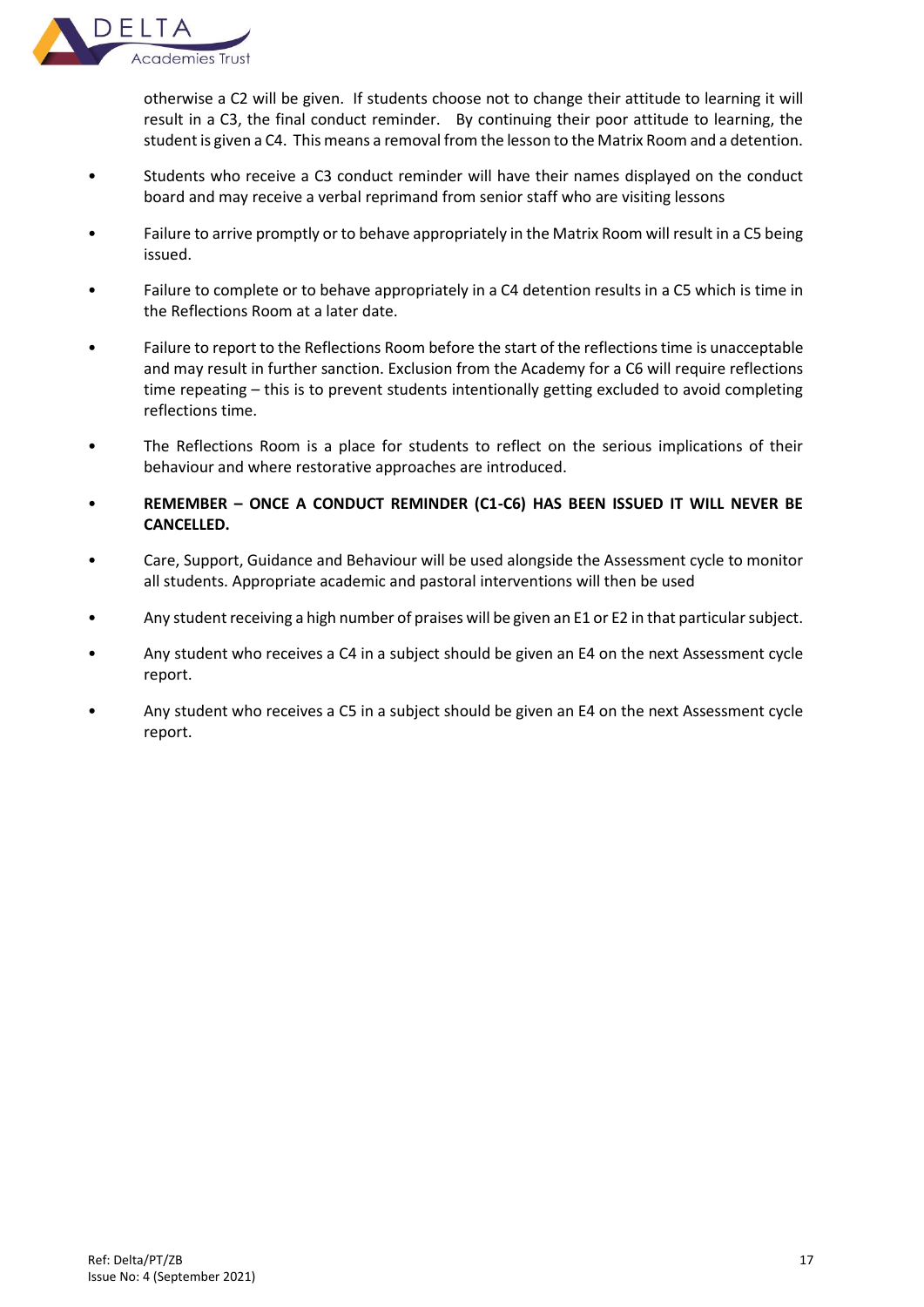

# C4/C4 Other

Issue C4, student then sent to Matrix. If a student is issued with a C4-Other they do not leave the classroom. The student then must be issued with a C4 detention. If you issue a detention you need to meet with the student on the afternoon of the detention. Enter the details into SIMs (Right click add C4) If the student does not attend, a C5 needs to be issued. Students must arrive at the Matrix room/reflections room within 5 minutes of being sent.. If the student does not return from Matrix then they should be issued with a C5. If a student has another detention on the same night it is their responsibility to reschedule one of their detentions. Staff will check student attendance on the day of the detention. If the student is absent on the day of the detention enter them for the next available detention when they return to the Academy.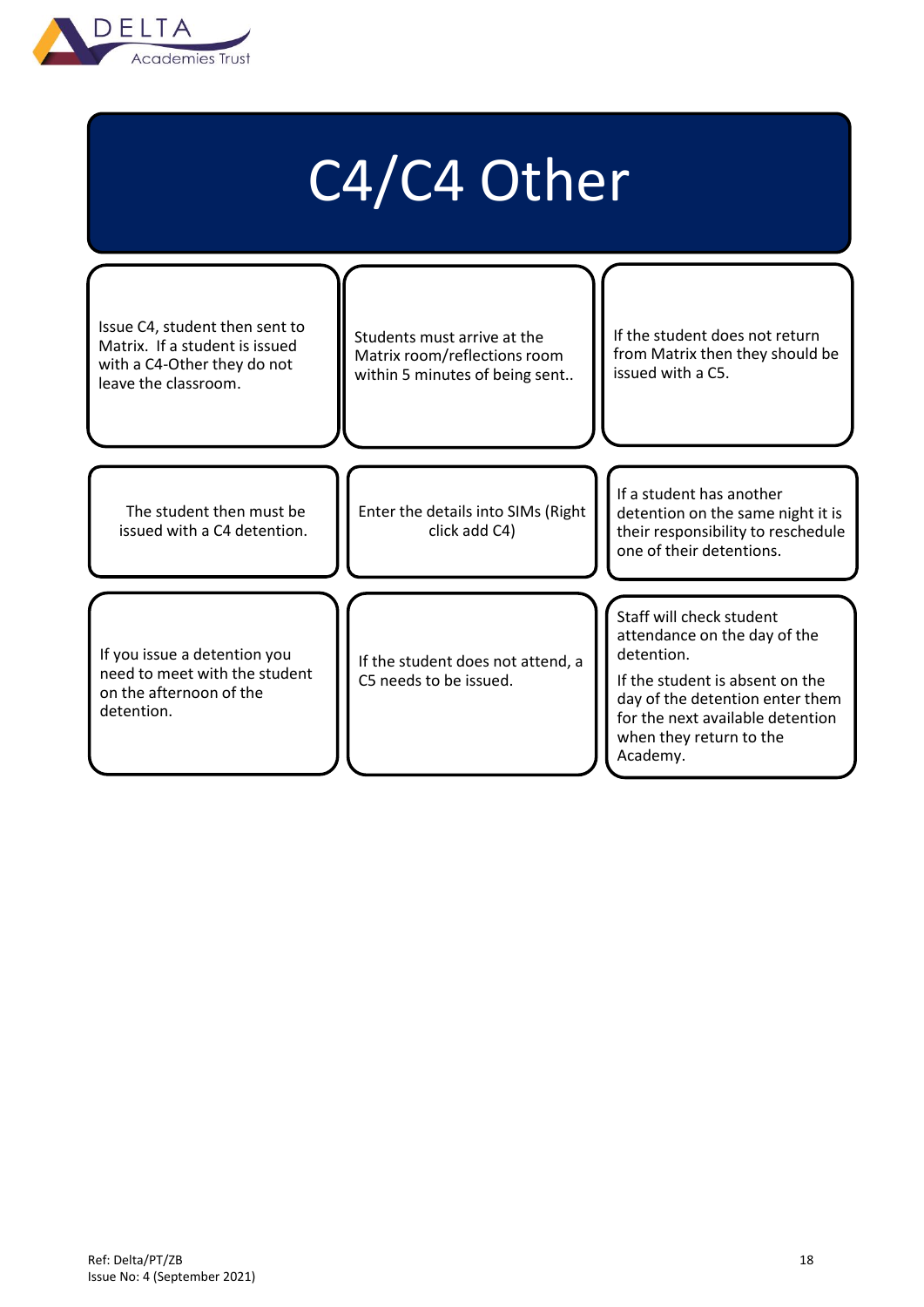

# Matrix

Has the student arrived within 5 minutes?

If the student has not arrived within 5 minutes then they need to be referred to the reflections room (C5).

The Matrix room teacher has to log the time the student arrived. Matrix teacher: Place the student into your class and Occupy and Ignore (OI). They need to return from the inital room within 5 minutes of the end of the lesson for a restorative convesation.

If the student misbehaves they need to be sent to the reflections room, where they will be issued a  $C<sub>5</sub>$ 

# **Reflections**

The student is expected to arrive at reflections within 5 minutes of the start of the reflections time.

Whilst under reflections a student should complete appropriate work which may include a restorative reflection task.

The student is provided with appropriate work for their time in reflections.

If a student does not complete their reflections time in line with the Academy expectations, a C6 is issued.

A C6 is assessed by the Principal.

On completion of a C6/FTE, a student will repeat their reflections time.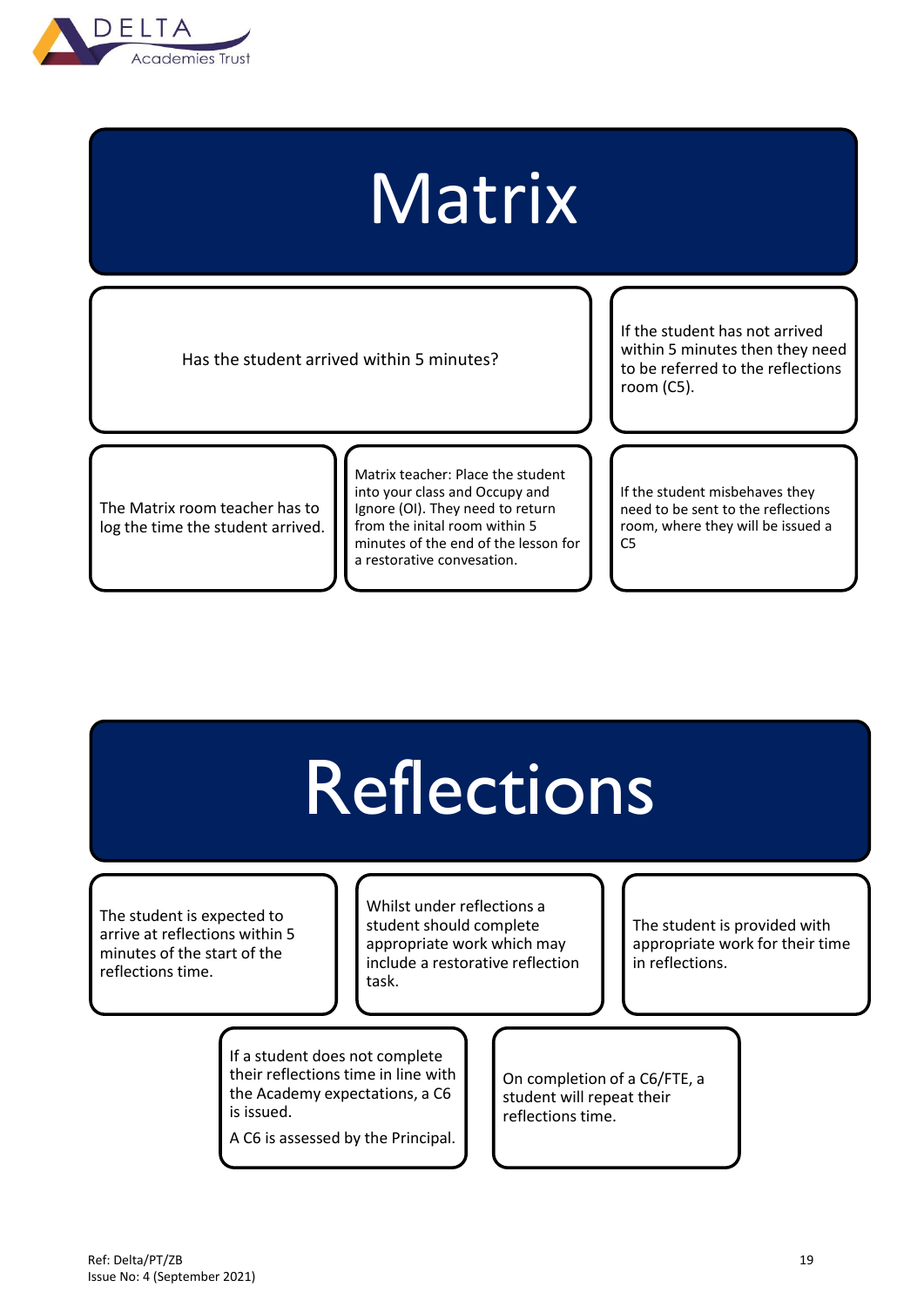

# **CONDUCT STICKER**

*To be printed on yellow stickers:*

|                                                                    | CД | <b>Issued</b>         |  |  |  |  |  |
|--------------------------------------------------------------------|----|-----------------------|--|--|--|--|--|
| Subject                                                            |    | <b>Detention Date</b> |  |  |  |  |  |
| Teacher                                                            |    | Room                  |  |  |  |  |  |
| It is your responsibility to ensure that you attend the detention. |    |                       |  |  |  |  |  |
| Failure to do so will result in a C5. If you absent YOU must re-   |    |                       |  |  |  |  |  |
| arrange the detention on your return                               |    |                       |  |  |  |  |  |

| <b>C4 Other</b>                       | <b>Initials</b>                  |                        |
|---------------------------------------|----------------------------------|------------------------|
| <b>Lateness</b>                       | Out of bounds                    | Make up/Nail<br>Polish |
| <b>No Planner/Defacing</b><br>Planner | <b>Smoking by</b><br>Association | <b>Jewellery</b>       |
| Uniform Infringement                  | Other                            |                        |
| <b>Issued on:</b>                     | Detention date:                  | Room                   |

*To be printed on red stickers:*

# **C5 Notification**

| Date of Issue               |                              |  | <b>Staff</b>                  |                  |  |
|-----------------------------|------------------------------|--|-------------------------------|------------------|--|
| <b>C5 HALF</b>              |                              |  | <b>C5 FULL</b>                |                  |  |
|                             | <b>Refusing a reasonable</b> |  | <b>Misbehaviour in Matrix</b> |                  |  |
| request                     |                              |  |                               |                  |  |
| <b>Not attending Matrix</b> |                              |  | <b>Indirect Swearing</b>      |                  |  |
|                             |                              |  |                               |                  |  |
| <b>Smoking</b>              |                              |  | <b>Verbal abuse</b>           |                  |  |
| <b>Missed detention</b>     |                              |  |                               | <b>Behaviour</b> |  |
| Other                       |                              |  |                               |                  |  |

It is your responsibility to report to Reflections by 11am or the start of your reflection time to be registered. Failure to report without a valid reason will result in a detention or exclusion if intent is suspected. Your C5 event will be complete at the end of the Academy day + one hour detention.

This is your acknowledgement of the C5, it is your responsibility to show this to your parent/carer. The Academy does not need to give 24 hours' notice for detentions or reflections time.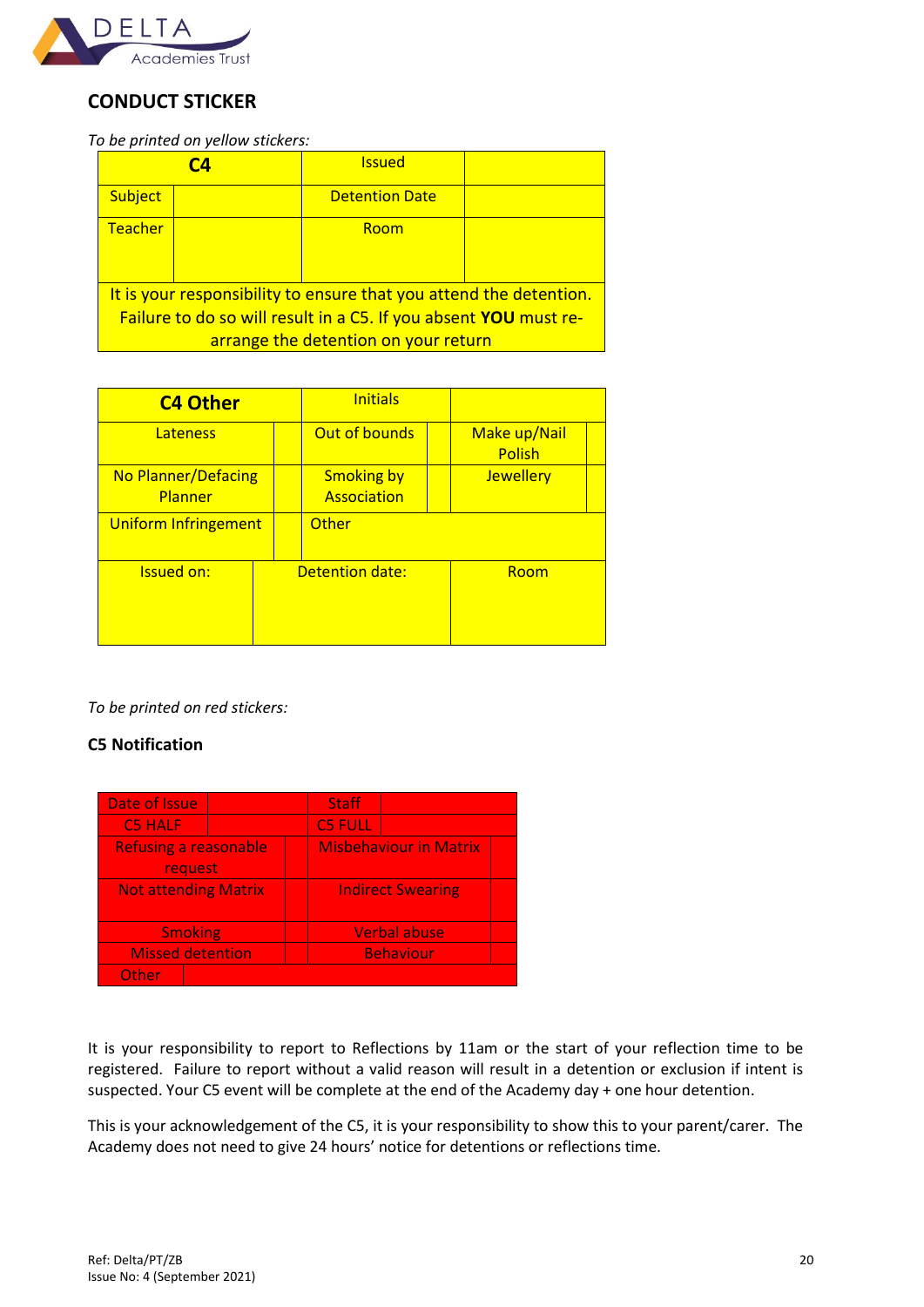

## **Conduct Gatekeeper**

- will manage the processing of C5 and C6
- Students failing matrix will report to Conduct Gatekeeper
- Students waiting for FTE are held with the Conduct Gatekeeper
- Students failing C5 report to Conduct Gatekeeper
- Work is provided for students
- Conduct gatekeeper role ensures any follow up actions are completed (Booking detentions, C5, C6, etc)
- Conduct gatekeeper notifies staff of who is in reflections the following day so that work is provided for students

## **PLC (Predominantly KS4)**

This provision, within the academy, offers opportunities for students with more challenging behaviours to be supported to modify behaviours that are preventing them from meeting expectations. This is a bespoke provision, which also ensures that students should not fall behind academically and receive additional support outside of the main curriculum.

- PLC Manager manages the PLC
- Referrals are required for students needing access to support in the PLC
- Reasonable adjustment from reflections can be accessed but monitored by Deep Support Team
- For bespoke interventions see Academy Appendix

## **Bridge (predominantly KS3)**

This provision, within the academy, offers opportunities for vulnerable students at any point in their education to receive support and interventions relating to social, emotional and mental health. This is a bespoke provision which also ensures that students should not fall behind academically and receive additional support outside of the main curriculum.

Bridge Manager manages the Bridge

- Referrals are made and agreed by the Deep Support Team for Bridge access
- Reasonable adjustment from Reflections can be accessed but monitored by Deep Support Team
- For bespoke interventions see Academy Appendix

## **Reflections**

The Reflection Room is a quiet and focused space that provides a closely monitored environment free from distraction in which pupils work and learn outside of mainstream classes. Students will be subject to the same expectations as if they were in a mainstream class and are expected to comply with all reasonable requests. Students will work on an individual basis and will be provided with appropriate work by their teachers or by staff supervising the Reflection Room. The students sit at individual desks with dividers to ensure they can reflect on their behaviour and work without distraction. The reflection room provides an opportunity for respite and repair where staff provide appropriate support to help pupils engage with their learning, their half-day session or their full-day session in the Reflection Room. Once pupils have completed their time in reflections students may return directly to mainstream lessons or be supported through appropriate intervention pathways that may include but is not exhaustive of time in the PLC or Bridge or respite in another academy.

## **Reflections Room Protocols**

- Students on half day Reflections will attend first break and make their way to Reflections
- Full day Reflections will start at the beginning of the day
- Half day Reflections will start after break
- Ensure all students are seated in correct desks and are seated fully
- Bags and coats are stored appropriately
- Planners, reading books and knowledge organisers on desks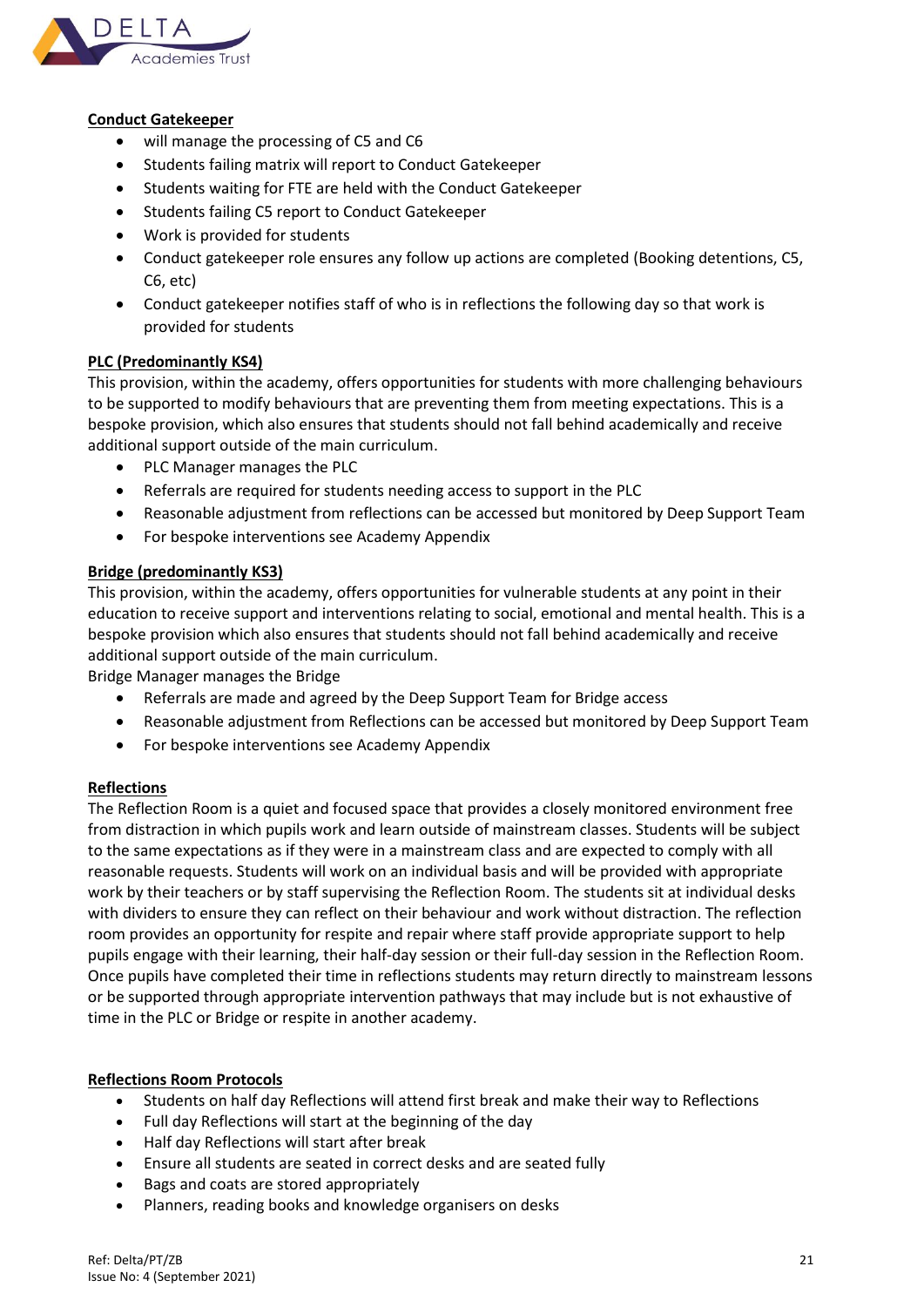

- Students must complete all work to the best of their ability
- Student expectations are clearly displayed
- Students should not leave their seat for any reason other than to go to the toilet
- If a student needs equipment generic equipment is available in the room specialist equipment should be provided
- Students should be escorted to lunch in the dining hall
- The C5 detention will completed in the detention room

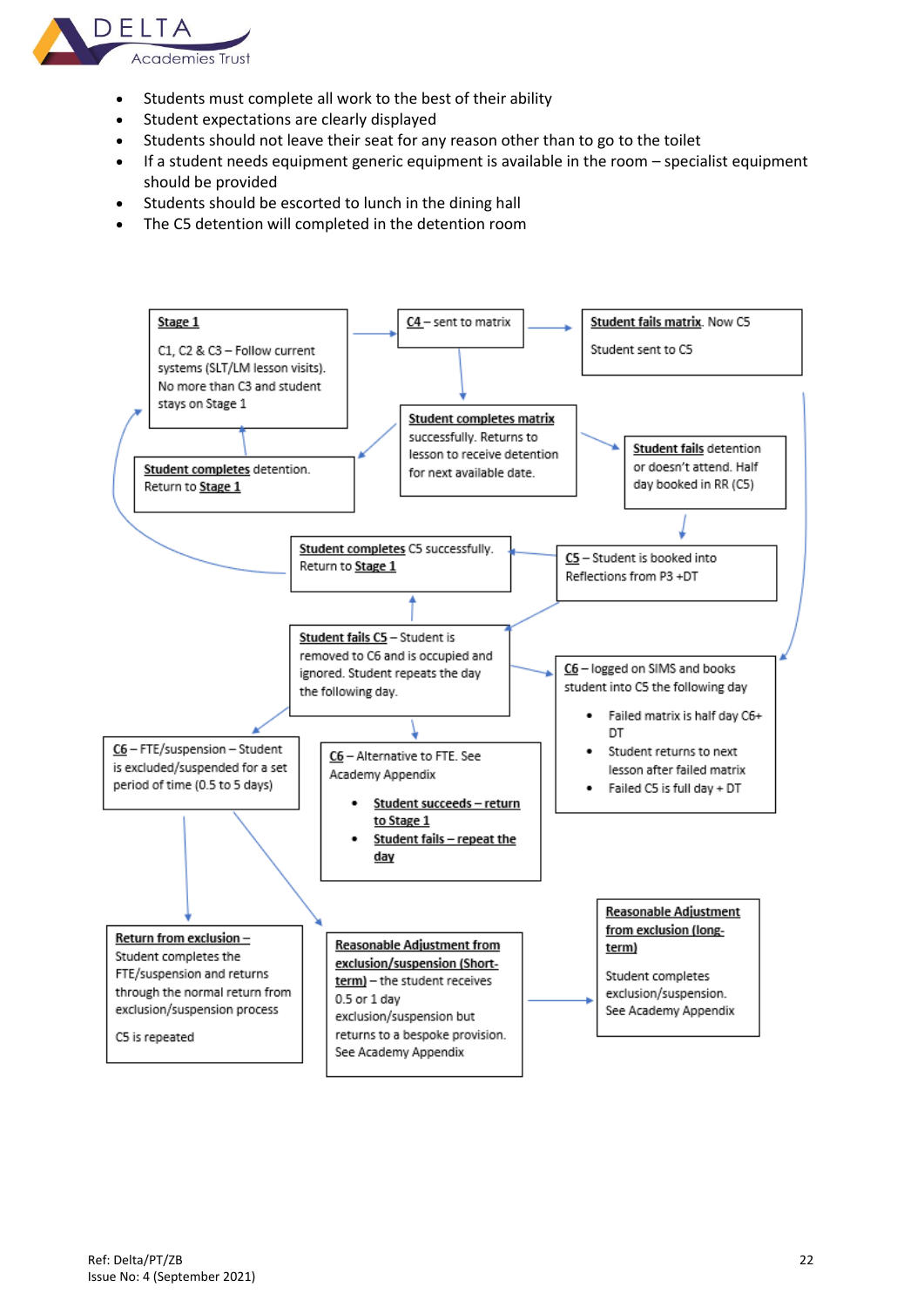

## **Praise and Rewards:**

#### Proud Thursday

'PROUD Thursday' is a weekly event with our students at Delta Academies Trust. Students share their work, and we celebrate the work they are most proud of. It's open to the entire school.

## Applause on the doors

As part of our praise culture, every week each teacher selects a student to praise on their classroom door. They, simply write a praise message and display it on poster on the classroom door.

## Attendance

Students are rewarded for good attendance and this is recognised in our termly commendation and reward assemblies.

#### Commendation Reward assemblies

Every term we reward our students who have gone 'Above and Beyond' in our termly commendation assemblies

## Pledges:

All students at Delta Academies Trust are strongly encouraged to earn twelve Pledges. As students move from one Key Stage to the next, we celebrate through a graduation assembly.

Pupils can graduate with honours if they have sufficient pledges, high effort scores from subject areas and 100% attendance.

Pledges encourage pupils to try new activities that may be out of their comfort zone enabling them to become more well-rounded young adults. Above all, pledges help pupils to have a more valuable and enjoyable experience at school. Pledges can be awarded for both activities in and outside of the academy including:

- Regular attendance at an 'After Academy' activity or club.
- Representing the Academy in either a sporting, cultural or academic event.
- Attending a national sporting, cultural event or performance at a major venue.
- Taking part in an academic production/event or organise an event for other students.
- Taking part in a formal presentation to an audience.
- Being actively involved in an international experience, within or beyond the academy.
- Being actively involved in a community experience, within or beyond the academy.
- Helping to plan, organise or participate in a major fundraising event within the Academy or the community.
- Taking part in an activity to prepare themselves for the world of work
- Contributing to the sustainability of the academy
- Taking part in a piece of formally recognised creative work
- Regularly going above and beyond within lessons and outside of lessons

Pledges are awarded as 'colours' in our termly commendation assemblies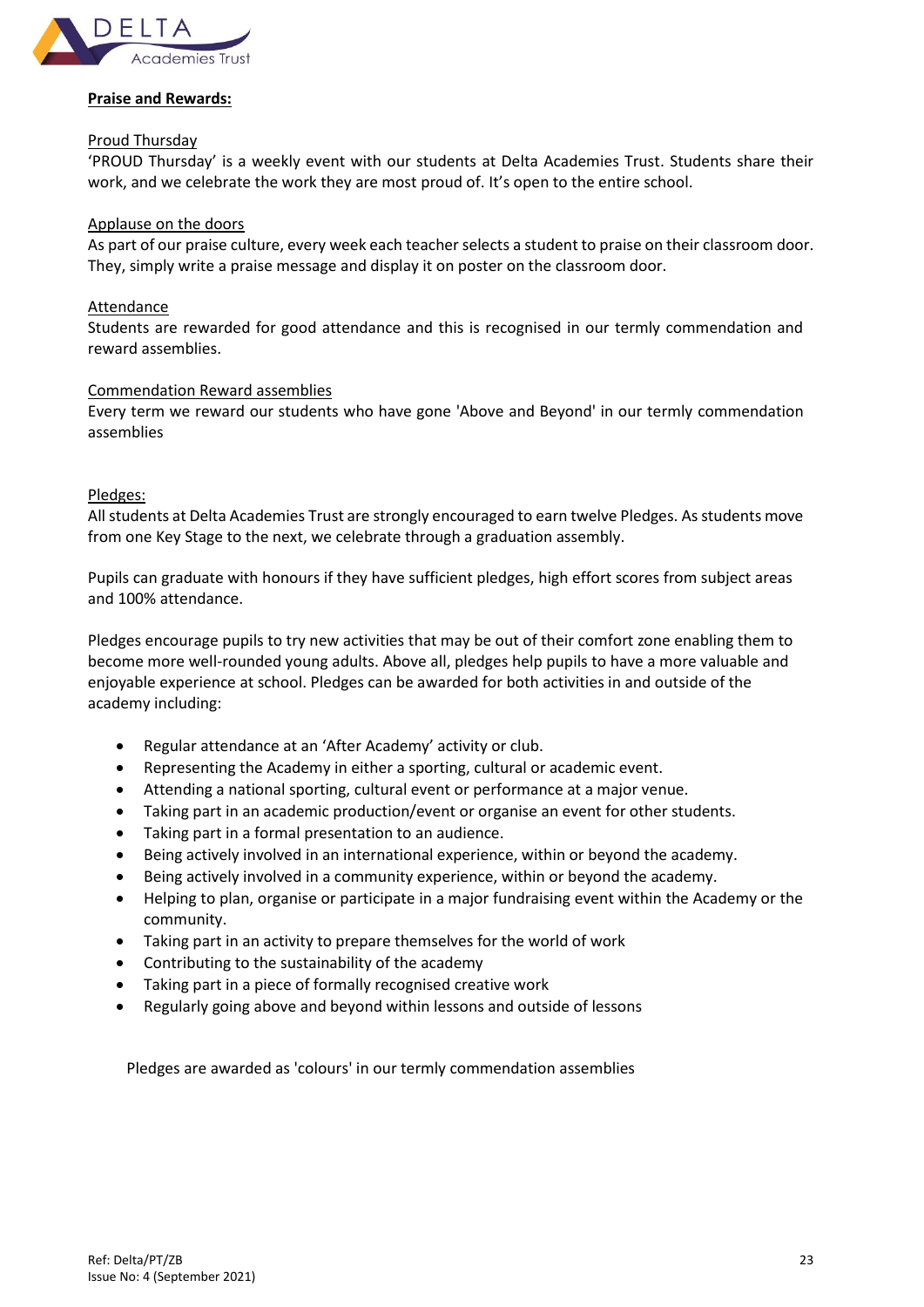

## Vertical Mentor Groups:

The purpose of our VMG is to further promote community, partnership and participation in school. The VMG system aims to do this by:

- Developing the school's sense of community by developing relationships between students in different year groups.
- Providing students with a range of leadership opportunities.
- Provides a chance for the entire student body to be involved in a range of sporting, non-sporting and cultural activities.

Every member our Academies is involved with the VMG System: students and staff

VMG competitions form an important element of Academy life, with students competing in many areas. Events this year have included; whether they score the highest in the Accelerated Reader programme, extra-curricular enrichment, 5-a-side Football, Bake off, Quiz, Sports, Sports Day as well as the Delta's Got Talent competition! Alongside our class charts reward programme, for example. Our Sports Day Event and Delta games in July also contribute to the VMG competition.

A student belongs to the same VMG for the duration of their time at the Academy, enabling them to build a strong VMG identity and to be provided with academic and pastoral support from those that know them best: their tutors, Learning Manager, and learning sets.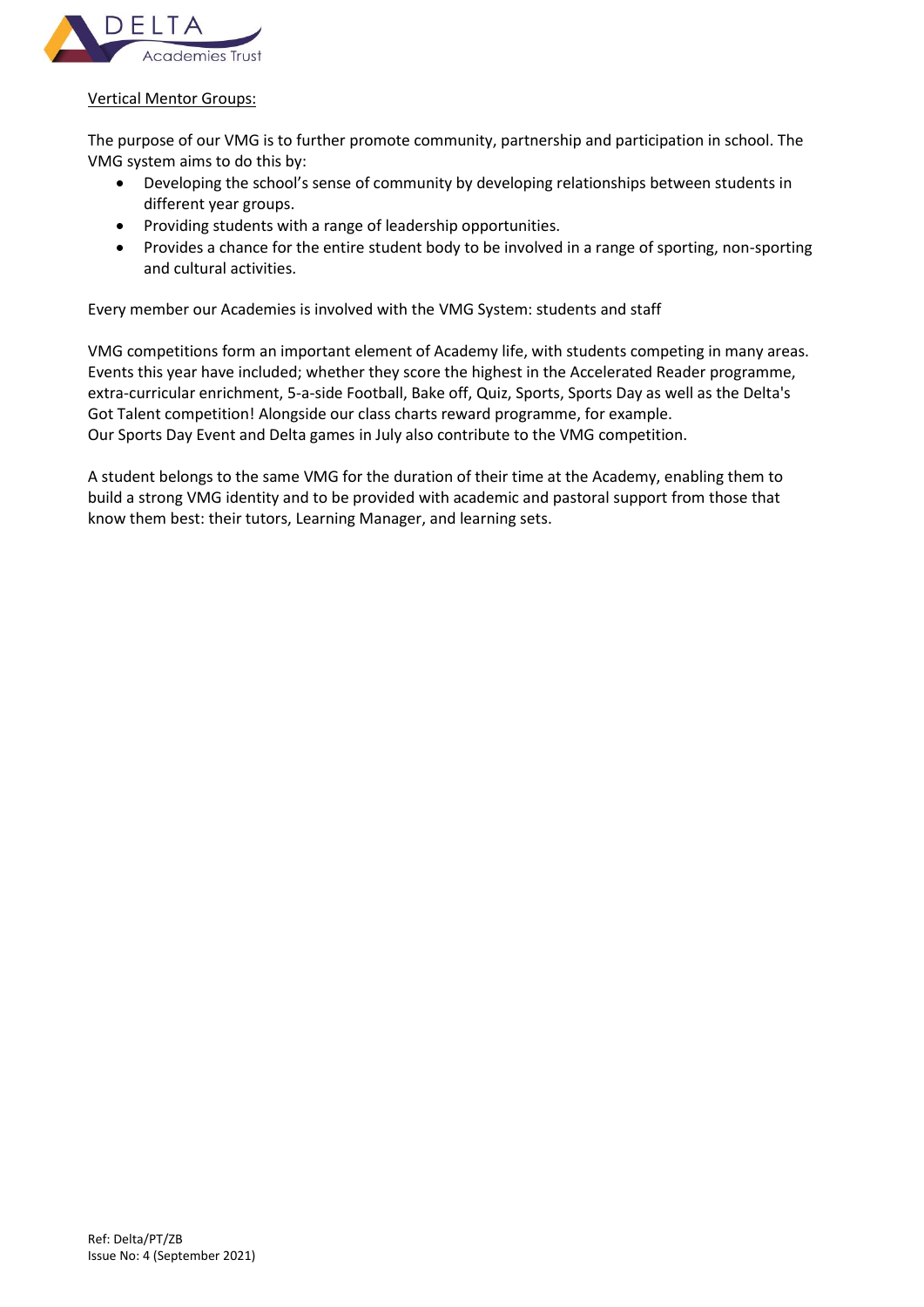

# C5 Live Tracker – held on Teams

|      | C5 - Pre-booked          |      |                   |        |                                  |                                |                                                                  |                                                |                                   |       |                       |            |                    |
|------|--------------------------|------|-------------------|--------|----------------------------------|--------------------------------|------------------------------------------------------------------|------------------------------------------------|-----------------------------------|-------|-----------------------|------------|--------------------|
|      |                          |      |                   |        |                                  | <b>WARNING 1</b>               | <b>WARNING 2</b>                                                 | <b>WARNING 3</b>                               | FAIL                              |       | Reasonable Adjustment |            |                    |
| Date | <b>Booth Number</b>      | Name | <b>Year Group</b> | Reason | Half/Full (P3 lesson in<br>half) | Please add reasons for warning | Learning Manager should be called to speak to the<br>student     | SLT should be called to speak to the<br>tudent | C6 Referral - Refer sudent to SLT | $1st$ | 2nd                   | <b>3rd</b> | <b>Staff Notes</b> |
|      | $\mathbf{1}$             |      |                   |        |                                  |                                |                                                                  |                                                |                                   |       |                       |            |                    |
|      | $\overline{2}$           |      |                   |        |                                  |                                |                                                                  |                                                |                                   |       |                       |            |                    |
|      | $\overline{\phantom{a}}$ |      |                   |        |                                  |                                |                                                                  |                                                |                                   |       |                       |            |                    |
|      | $\overline{4}$           |      |                   |        |                                  |                                |                                                                  |                                                |                                   |       |                       |            |                    |
|      | $\overline{\phantom{a}}$ |      |                   |        |                                  |                                |                                                                  |                                                |                                   |       |                       |            |                    |
|      | 6                        |      |                   |        |                                  |                                |                                                                  |                                                |                                   |       |                       |            |                    |
|      | $\overline{7}$           |      |                   |        |                                  |                                |                                                                  |                                                |                                   |       |                       |            |                    |
|      | $\mathbf{g}$             |      |                   |        |                                  |                                |                                                                  |                                                |                                   |       |                       |            |                    |
|      | -9                       |      |                   |        |                                  |                                |                                                                  |                                                |                                   |       |                       |            |                    |
|      | 10 <sub>1</sub>          |      |                   |        |                                  |                                |                                                                  |                                                |                                   |       |                       |            |                    |
|      | 11                       |      |                   |        |                                  |                                |                                                                  |                                                |                                   |       |                       |            |                    |
|      | 12                       |      |                   |        |                                  |                                |                                                                  |                                                |                                   |       |                       |            |                    |
|      | 13                       |      |                   |        |                                  |                                |                                                                  |                                                |                                   |       |                       |            |                    |
|      | 14                       |      |                   |        |                                  |                                |                                                                  |                                                |                                   |       |                       |            |                    |
|      | 15                       |      |                   |        |                                  |                                |                                                                  |                                                |                                   |       |                       |            |                    |
|      | 16                       |      |                   |        |                                  |                                |                                                                  |                                                |                                   |       |                       |            |                    |
|      |                          |      |                   |        |                                  |                                | Failed Matrix - Please issue C5 half for the next available date |                                                |                                   |       |                       |            |                    |
|      |                          |      |                   |        |                                  |                                |                                                                  |                                                |                                   |       |                       |            |                    |
| Date | <b>Booth Number</b>      | Name | <b>Year Group</b> | Period | Lesson from                      | <b>Sticker Issued</b>          | Date booked in                                                   |                                                |                                   |       | <b>Staff Notes</b>    |            |                    |
|      |                          |      |                   |        |                                  |                                |                                                                  |                                                |                                   |       |                       |            |                    |
|      |                          |      |                   |        |                                  |                                |                                                                  |                                                |                                   |       |                       |            |                    |
|      |                          |      |                   |        |                                  |                                |                                                                  |                                                |                                   |       |                       |            |                    |
|      |                          |      |                   |        |                                  |                                |                                                                  |                                                |                                   |       |                       |            |                    |
|      |                          |      |                   |        |                                  |                                |                                                                  |                                                |                                   |       |                       |            |                    |
|      |                          |      |                   |        |                                  |                                |                                                                  |                                                |                                   |       |                       |            |                    |
|      |                          |      |                   |        |                                  |                                |                                                                  |                                                |                                   |       |                       |            |                    |
|      |                          |      |                   |        |                                  |                                |                                                                  |                                                |                                   |       |                       |            |                    |
|      |                          |      |                   |        |                                  |                                |                                                                  |                                                |                                   |       |                       |            |                    |
|      |                          |      |                   |        |                                  |                                |                                                                  |                                                |                                   |       |                       |            |                    |
|      |                          |      |                   |        |                                  |                                |                                                                  |                                                |                                   |       |                       |            |                    |
|      |                          |      |                   |        |                                  |                                |                                                                  |                                                |                                   |       |                       |            |                    |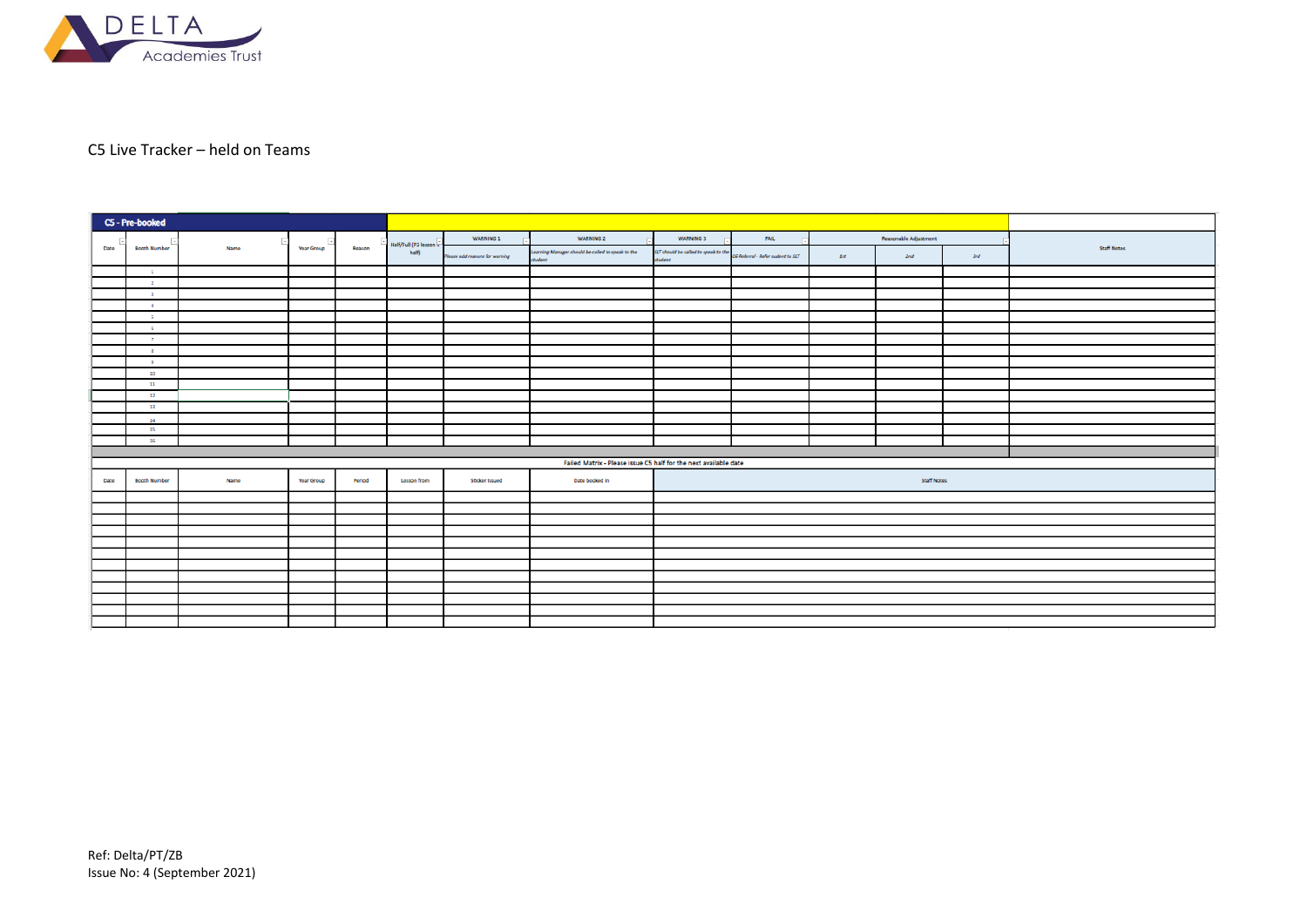<span id="page-26-0"></span>

# APPENDIX B – INTERVENTION

# **EXAMPLES OF INTERVENTION USED:**

These may vary in each Academy depending on the context of the Academy.

| Level 1                                                                                                                                                                                                                                                                                                                                                                                 | <b>Level 2</b>                                                                                                                                                                                                                                                                                                                                                                                                                                                                 | Level 3<br><b>Additional Support -</b>                                                                                                                                                                                                                      |  |  |
|-----------------------------------------------------------------------------------------------------------------------------------------------------------------------------------------------------------------------------------------------------------------------------------------------------------------------------------------------------------------------------------------|--------------------------------------------------------------------------------------------------------------------------------------------------------------------------------------------------------------------------------------------------------------------------------------------------------------------------------------------------------------------------------------------------------------------------------------------------------------------------------|-------------------------------------------------------------------------------------------------------------------------------------------------------------------------------------------------------------------------------------------------------------|--|--|
| (Whole school - What every Child<br>can expect from the school)                                                                                                                                                                                                                                                                                                                         | <b>Additional support - Targeted</b><br>support for individual students                                                                                                                                                                                                                                                                                                                                                                                                        | Personalised/Individualised Long-<br>term interventions and those<br>students who may have a<br>statement of special educational<br>needs or be under assessment for<br>additional support                                                                  |  |  |
| A consistent, fair and<br>$\bullet$<br>appropriate response to<br>behaviour for learning<br>An Inclusion Policy<br>٠<br><b>Equality Objectives</b><br><b>Accessibility Plan</b><br>An ADP which outlines<br>current and future<br>developments for all staff<br>and students<br><b>Transition Plan</b><br>An accessible curriculum<br>for all learners<br><b>Quality first Teaching</b> | Where appropriate, we will make<br>reasonable adjustments for<br>students, including those with<br>special educational needs and/or<br>disabilities, whose specific needs<br>mean that they find our<br>high expectations difficult to<br>meet. A reasonable adjustment<br>never means that we lower our<br>expectations. It means that some<br>students need additional support<br>to ensure that they meet<br>the high expectations that we<br>have for all of our students. | Consideration will be given as to<br>whether continuing disruptive<br>behaviour might be the<br>result of unmet educational or<br>other needs. At this point, the<br>academy will consider what<br>appropriate steps are needed to<br>address this concern. |  |  |
| AAB disciplinary panel - escalating<br>concerns or behaviour points                                                                                                                                                                                                                                                                                                                     | AAB disciplinary panel - 15 days<br>FTE per term                                                                                                                                                                                                                                                                                                                                                                                                                               | Meeting with Principal or<br>appropriate senior staff                                                                                                                                                                                                       |  |  |
| Re-integration meeting - discuss<br>incident and how to avoid<br>escalation in future.                                                                                                                                                                                                                                                                                                  | Meeting with SLT member or an<br>appropriate member of staff -<br>discuss concerns and explore<br>support strategies.                                                                                                                                                                                                                                                                                                                                                          | Target card Report to SLT                                                                                                                                                                                                                                   |  |  |
| Meeting with Learning Manager<br>or an appropriate member of staff<br>as appropriate and in line with<br>need                                                                                                                                                                                                                                                                           | <b>Target card Report</b>                                                                                                                                                                                                                                                                                                                                                                                                                                                      | Reintegration with SLT                                                                                                                                                                                                                                      |  |  |
| Monitor data via PowerBi and<br><b>CPOMS</b>                                                                                                                                                                                                                                                                                                                                            | Detentions/Interventions with<br>Deep Support Team or<br>appropriate staff                                                                                                                                                                                                                                                                                                                                                                                                     | Curriculum and Timetable review<br>- Review of curriculum and<br>banding<br>Consider change of class /group                                                                                                                                                 |  |  |
| Telephone call home - consider<br>what will have most impact.<br>Weekly / daily etc                                                                                                                                                                                                                                                                                                     | Personalised timetable as<br>appropriate and reviewed at<br>appropriate points                                                                                                                                                                                                                                                                                                                                                                                                 | Lesson Observation or pupil<br>pursuit                                                                                                                                                                                                                      |  |  |
| Detention - restorative approach                                                                                                                                                                                                                                                                                                                                                        | Re-Integration meeting with<br>Deep support Staff                                                                                                                                                                                                                                                                                                                                                                                                                              | Referral for specialist support<br>where appropriate                                                                                                                                                                                                        |  |  |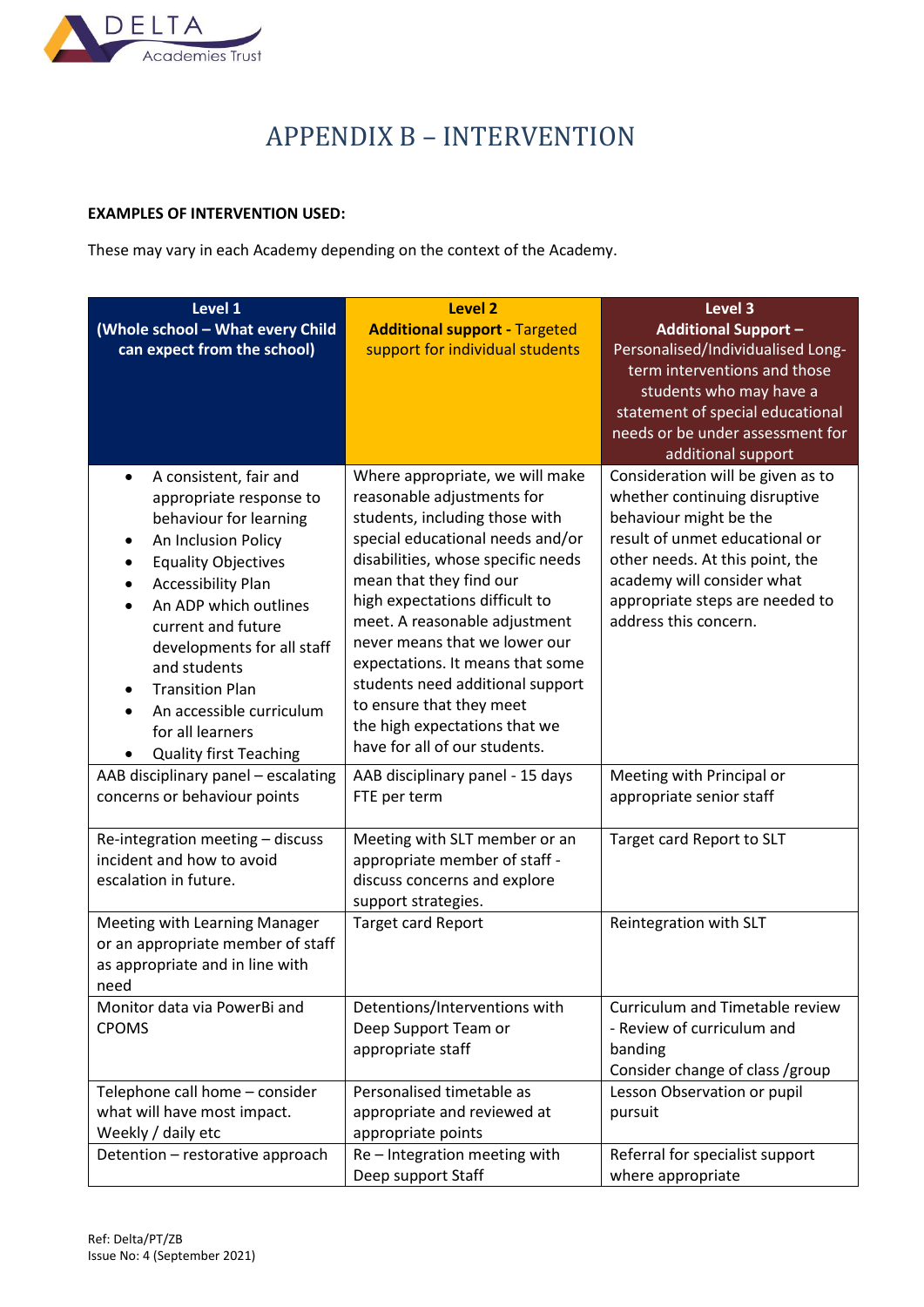

| Referral to inclusion meeting                           | Lesson visits                                                                                                          | Multi agency support where<br>appropriate                                                                                                                                                                                                                                                                               |
|---------------------------------------------------------|------------------------------------------------------------------------------------------------------------------------|-------------------------------------------------------------------------------------------------------------------------------------------------------------------------------------------------------------------------------------------------------------------------------------------------------------------------|
| Discussion with SENDCO where<br>appropriate             | Parental meeting with Inclusion<br>Manager / SLT                                                                       | Managed Time out card                                                                                                                                                                                                                                                                                                   |
| Referral to inclusion meeting                           | Round Robin - whole school<br>attitude to learning review                                                              | Consider SEND processes,<br>assessment and support -<br>Reading age / dyslexia screen etc                                                                                                                                                                                                                               |
| Support from Bridge/ PLC                                | Inclusion meeting discussion/<br>review. Agree strategies and<br>review impact. - Behaviour<br>support plan            | Specialist interventions/<br>assessment / package/ alternative<br>provision - where appropriate                                                                                                                                                                                                                         |
| Reasonable adjustments                                  | Consider SEND need                                                                                                     | FAP / LA Panel                                                                                                                                                                                                                                                                                                          |
| School to home communication<br>via the student planner | Early Help assessment - where<br>appropriate                                                                           | Respite package to another<br>academy where appropriate                                                                                                                                                                                                                                                                 |
|                                                         | Review of seating plans                                                                                                | Managed Move                                                                                                                                                                                                                                                                                                            |
|                                                         | Staff spotlight meeting - focussed<br>on what works well, strategies for<br>intervention and sharing good<br>practice. | Each individual academy may use<br>other additional provision,<br>depending on the<br>resources available, to support a<br>student's ability to access their<br>learning, this includes, but isn't<br>limited to, small group work,<br>additional adult support, support<br>of external agencies and<br>programmes etc. |
|                                                         | Bespoke Bridge /PLC<br>interventions.                                                                                  | Alternative Provision (external<br>providers) - Where an assessment<br>is made which determines<br>that a student may require more<br>specialist provision, a referral will<br>be made to appropriate<br>providers.                                                                                                     |
|                                                         | One- page Student profile /<br>written in partnership with child<br>where appropriate                                  | Part-time timetables - in limited<br>circumstances, the academy may<br>make use of a part time timetable<br>to support a student where<br>necessary. This will be for a<br>limited time and will be agreed<br>with parents                                                                                              |

Points Tariff: SANCTION POINTS\* INTERVENTION C4 0 0 Student Points totals will be tracked in PowerBi At an appropriate threshold of approximately 150 Points. Students' behaviour and attitude to learning will be reviewed and discussed before the Governor Disciplinary Committee 150 points per term  $C4$  Other  $\big| 0$  $\begin{array}{|c|c|c|}\n\hline\n\text{C5 Full} & \text{5} \\
\hline\n\end{array}$  $C5$  Full  $C6$  FTE  $\vert$  10 FTE 10

\* Points are not to be changed or additional points used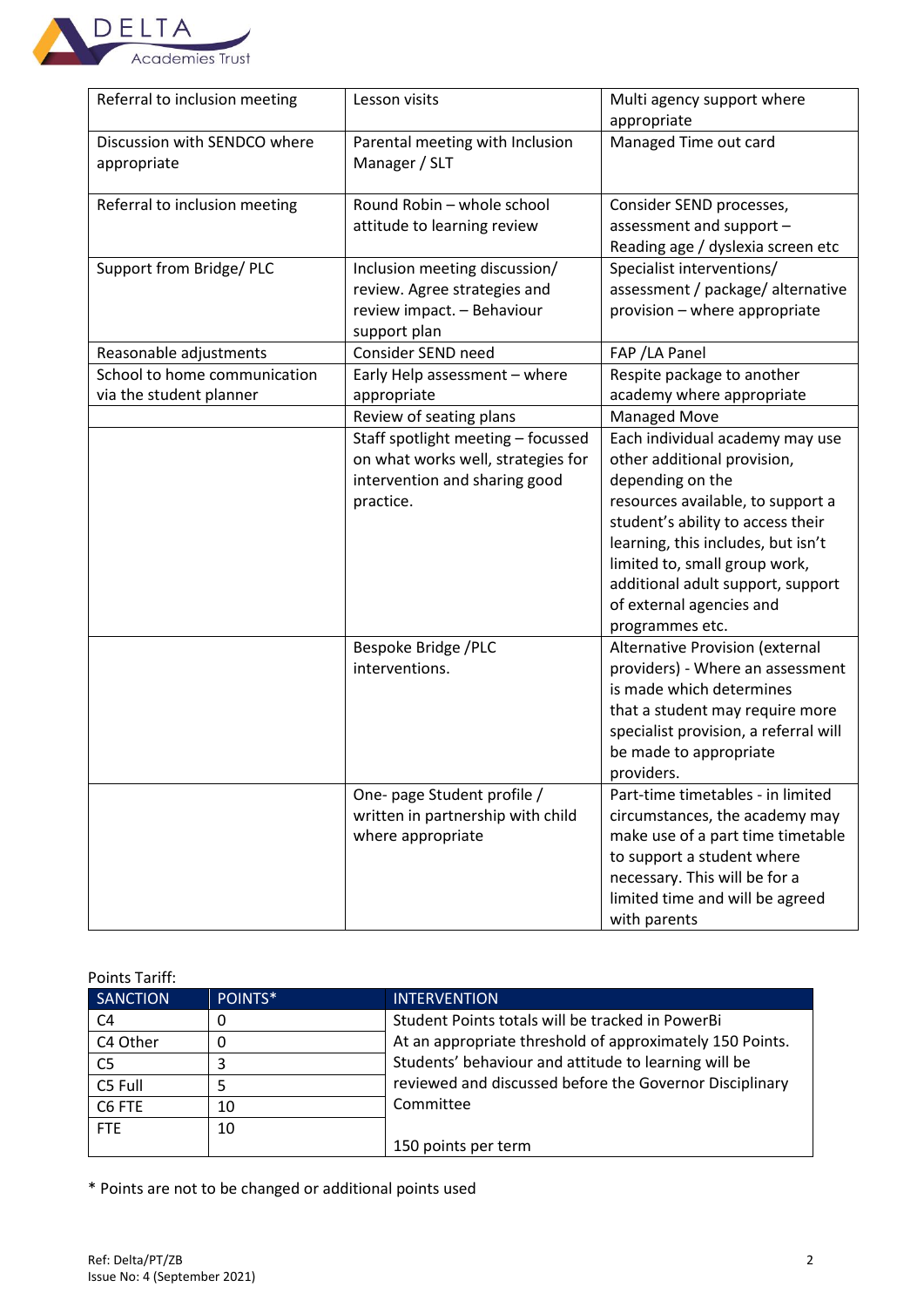

# <span id="page-28-0"></span>APPENDIX C – SAFER ACADEMYS PARTNERSHIP OFFICER

## 1. **POLICE – SSPO POSTS CURRENTLY EXIST IN SOME ACADEMIES**

- 1.1 Trust Academies will involve the Police in all matters where criminal activity has taken place or is suspected of having taken place. In addition, Academies will inform the Police of any intelligence which may support the Police in preventing or tackling criminal activity.
- 1.2 A student and his or her family have the right to contact the Police if they feel that a criminal offence has been committed.

# 2. **SAFER ACADEMIES PARTNERSHIP OFFICER**

- 2.1 The Academy may employ, a Safer Academies Partnership (Police) Officer (SSPO) to work at the Academy.
- 2.2 A SSP is a formal agreement between the Academy and police to work together in order to keep young people safe, reduce crime and fear of crime and improve behaviour in the academies and their communities.
- 2.3 All SSPOs aim to ensure:
	- the safety of students, staff and the Academy site and surrounding areas;
	- help for students to deal with situations that may put them at risk of becoming victims of crime, bullying or intimidation, and to provide support to those who do;
	- focused enforcement to demonstrate that those who do offend cannot do so without facing the consequences of their actions;
	- early identification, support and where necessary challenge of students involved in or at risk of offending;
	- improved standards of student behaviour and attendance, and less need for exclusions;
	- more positive relations between students and the police and between students and the wider community; and
	- effective approaches to issues beyond the Academy site that negatively impact on student safety and behaviour.

## 2.4 **Students will**:

- feel safer, knowing that a police officer is on hand to help resolve conflicts and respond to harmful behaviour;
- learn more effectively as they grow more confident that they can attend Academy in safety;
- find out how to avoid being drawn into crime and anti-social or extremist behaviour and learn more about what the police do in the community;
- receive support if they have been victims of crime and learn new skills to avoid being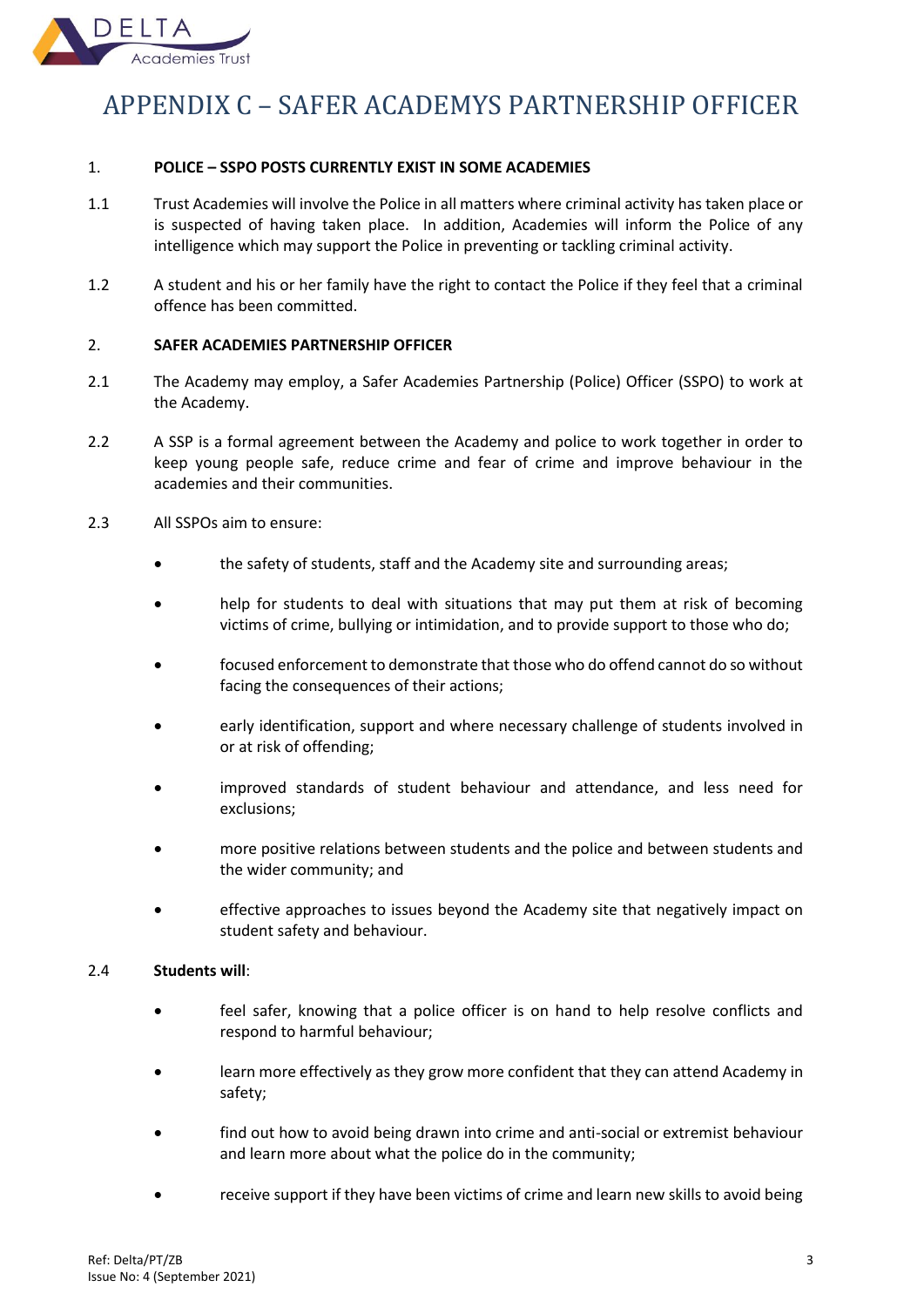

victims and be safer on journeys to and from the Academy; and

• benefit from a positive role model through contact with the SSPO.

## 2.5 **Trust Academies will**:

- see improved student behaviour and attendance, and potentially fewer exclusions and better academic achievement;
- be helped to identify, challenge and support students most at risk of causing harm and offending through benefiting from the professional expertise a police officer can bring;
- receive support to identify and help students most susceptible to the messages of violent extremism and/or gang culture, if these are particular issues in the area;
- benefit from the specialist support the police can offer in dealing with screening students for weapons; searching students for certain items; dealing with intruders to the Academy, including any violent or abusive adults; and dealing with incidents where physical force is needed to control or restrain a student;
- experience a calmer Academy environment which is more conducive to learning and achieving and where all members of the Academy community will feel safer;
- integrate better within multi-agency teams, helping to support more effective interventions with students and families; and
- build better relations with the local community.

## 2.6 **The police will**:

- see reductions in youth crime and anti-social behaviour, through identifying and dealing with issues at an early stage in the Academy;
- see improved public confidence in local policing as a result of the relationships built through SSPOs;
- achieve improved efficiency and better use of police time in terms of prevention and early intervention;
- be able to better support and monitor prolific and other priority young offenders through working with the Academy and multi-agency teams;
- be able to identify and support children and young people who feel threatened by crime and anti-social behaviour;
- have the opportunity to talk to young people about local crime issues including if there are problems around gang culture or group offending, weapon carrying or risks from violent extremism; and
- build better relationships with young people and their parents/carers, which will have significant benefits in the wider community.

## 2.7 **Parents /carers will**: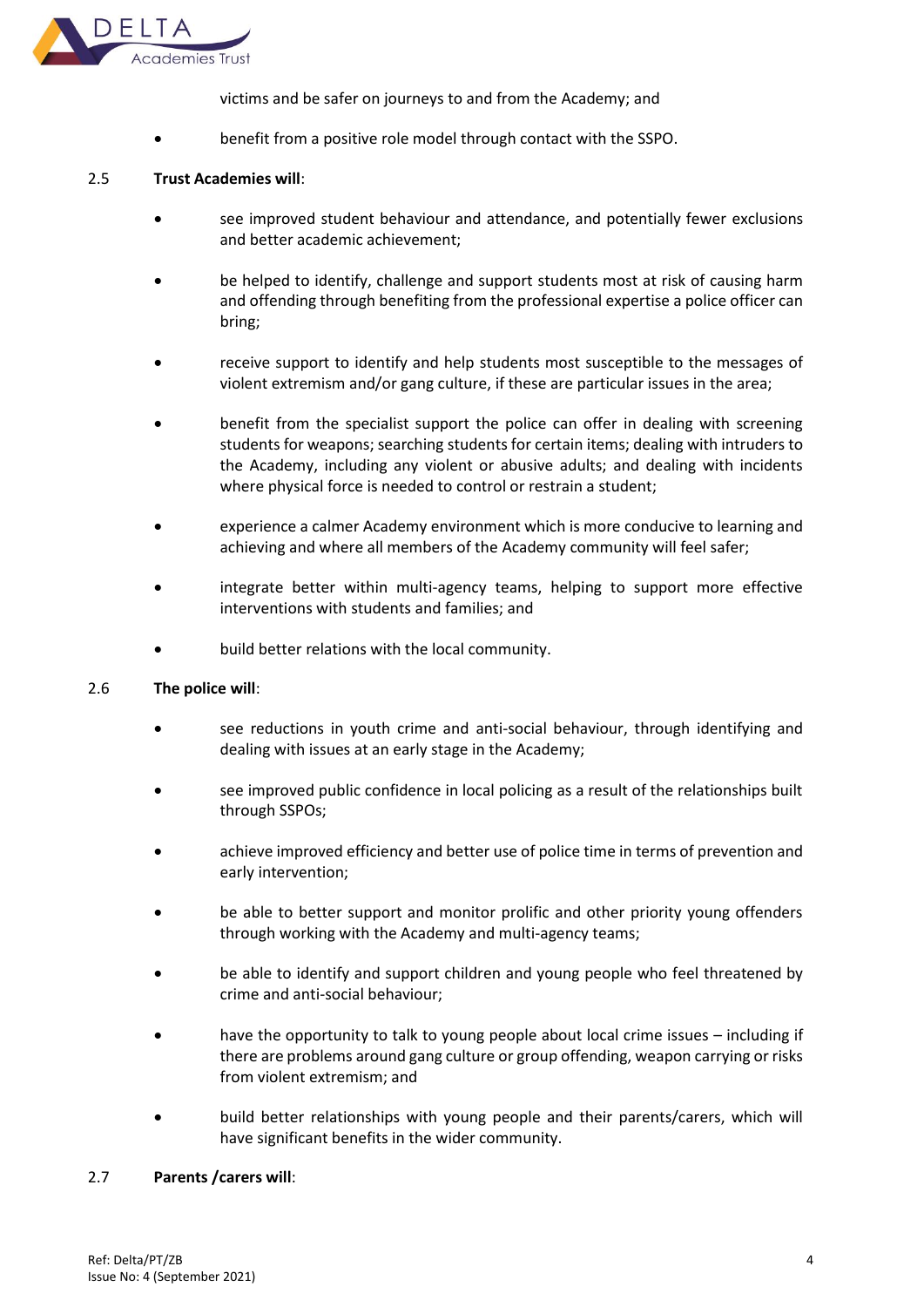

- be more confident about their children's safety in a SSP Academy and on journeys to and from the Academy;
- be reassured that any particular tensions in the local community such as racism, gang culture or weapons issues will not be allowed to intrude on the Academy;
- if their child is at risk of involvement in anti-social behaviour or crime, know that the police presence in Academy will help deal with this in an appropriate way;
- be reassured that staff have the support of police in ensuring good student behaviour and attendance, and in tackling bullying; and
- know that their child is being encouraged to trust the police and to take a responsible attitude towards issues around crime.

## 2.8 **Outside agencies and others will**:

- benefit from the impact that SSPOs can have on helping them reach a number of local and national targets, including measures on public perceptions of safety;
- benefit from effective exchange of information. Academies and children's services working more closely with the police leads to more effective safeguarding arrangements; and
- receive support for effective multi-agency working, including early intervention and prevention strategies with students and families and (as appropriate) local Prevent and Deter arrangements.
- 2.9 A SSPO is a positive way for the academies to demonstrate their commitment to promoting a safe climate of learning and to preventing crime. One of the key aims of the SSP programme is to build more positive relationships between students and police. Giving students a chance to meet police officers in the Academy, away from some of the influences of the street, can help to foster these relationships. This can then have benefits for the police when encountering them in the wider local community.
- 2.10 The Principal and staff retain their responsibility for Academy discipline and behaviour; though look to their SSPO for support and advice as necessary. The SSPO remains an operational police officer and will make his or her own decisions on when and how to intervene where the law is threatened.
- 2.11 Further information on the role of Safer Academies Partnerships can be found in the Safer Academies Partnership Guidance document available on the internet:

[https://www.education.gov.uk/publications/eOrderingDownload/Safer\\_Academys\\_Guidance](https://www.education.gov.uk/publications/eOrderingDownload/Safer_Schools_Guidance.pdf) [.pdf](https://www.education.gov.uk/publications/eOrderingDownload/Safer_Schools_Guidance.pdf)